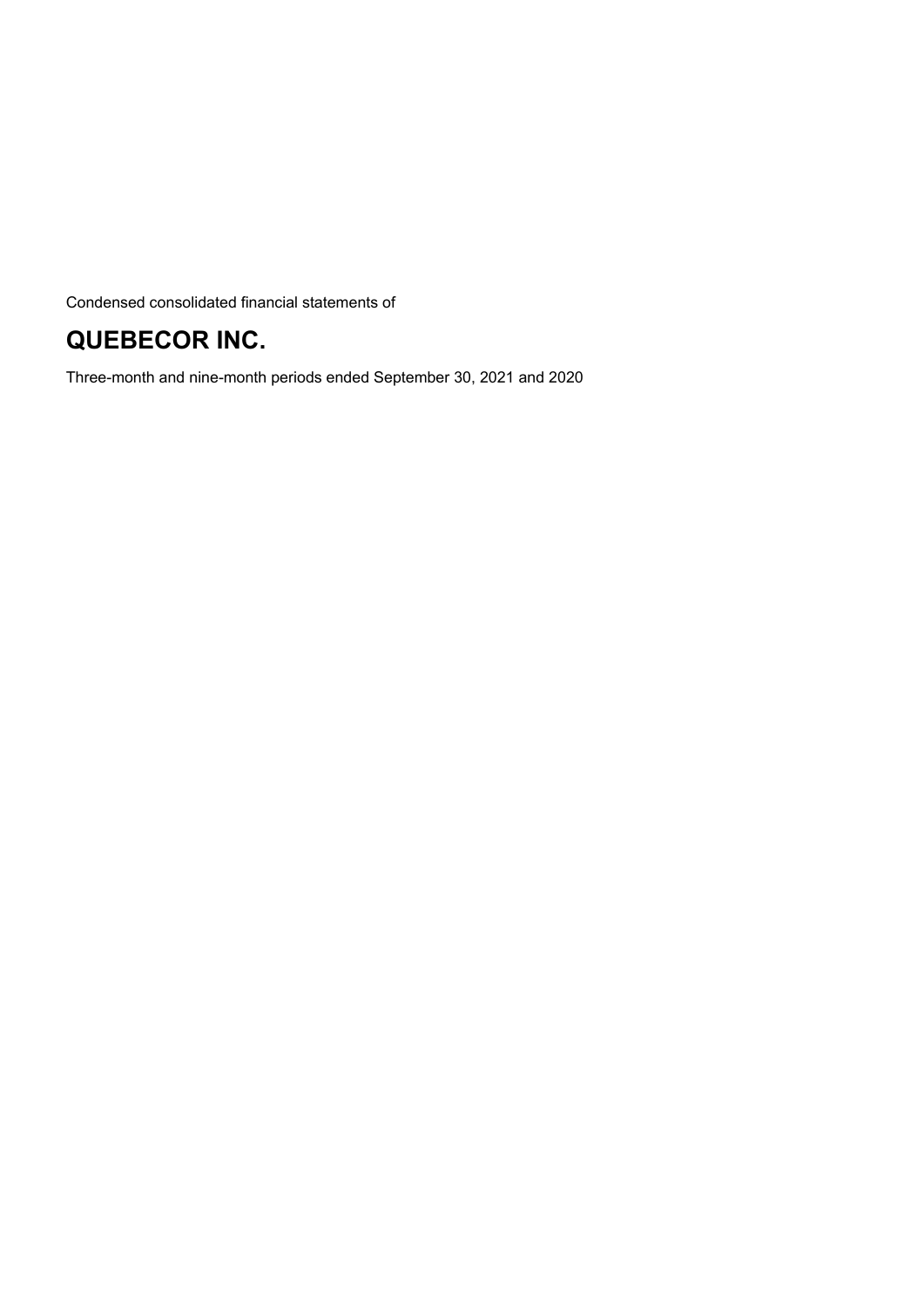## **QUEBECOR INC.**

### **CONSOLIDATED STATEMENTS OF INCOME**

| (in millions of Canadian dollars, except for earnings per share data)<br>(unaudited)                                                                                                | Three months ended<br>September 30 |      |                                          |    |                                         | Nine months ended<br>September 30 |                                             |    |                                             |  |
|-------------------------------------------------------------------------------------------------------------------------------------------------------------------------------------|------------------------------------|------|------------------------------------------|----|-----------------------------------------|-----------------------------------|---------------------------------------------|----|---------------------------------------------|--|
|                                                                                                                                                                                     | Note                               |      | 2021                                     |    | 2020                                    |                                   | 2021                                        |    | 2020                                        |  |
| <b>Revenues</b>                                                                                                                                                                     | $\overline{2}$                     | \$   | 1,148.2                                  | \$ | 1.111.7                                 | \$                                | 3,370.5                                     | \$ | 3,171.0                                     |  |
| Employee costs<br>Purchase of goods and services<br>Depreciation and amortization<br><b>Financial expenses</b><br>(Gain) loss on valuation and translation of financial instruments | 3<br>3<br>4<br>5                   |      | 172.1<br>455.8<br>194.3<br>83.8<br>(6.0) |    | 156.5<br>441.8<br>195.9<br>80.1<br>18.6 |                                   | 518.0<br>1,378.1<br>586.2<br>253.9<br>(7.2) |    | 471.2<br>1,274.0<br>589.7<br>249.1<br>(8.9) |  |
| Restructuring of operations and other items<br>Loss on debt refinancing                                                                                                             | 6<br>9                             |      | 12.4                                     |    | 18.9                                    |                                   | (3.7)<br>80.9                               |    | 33.1                                        |  |
| Income before income taxes<br>Income taxes (recovery):<br>Current<br>Deferred                                                                                                       |                                    |      | 235.8<br>63.5<br>(6.9)<br>56.6           |    | 199.9<br>60.7<br>(4.3)<br>56.4          |                                   | 564.3<br>191.3<br>(50.9)<br>140.4           |    | 562.8<br>181.0<br>(33.3)<br>147.7           |  |
| Income from continuing operations                                                                                                                                                   |                                    |      | 179.2                                    |    | 143.5                                   |                                   | 423.9                                       |    | 415.1                                       |  |
| Income from discontinued operations                                                                                                                                                 | 17                                 |      | $\blacksquare$                           |    |                                         |                                   |                                             |    | 33.8                                        |  |
| Net income                                                                                                                                                                          |                                    | - \$ | 179.2                                    | \$ | 143.5                                   | \$                                | 423.9                                       | \$ | 448.9                                       |  |
| Income from continuing operations attributable to<br>Shareholders<br>Non-controlling interests                                                                                      |                                    | \$   | 173.1<br>6.1                             | \$ | 140.9<br>2.6                            | \$                                | 417.9<br>6.0                                | \$ | 413.6<br>1.5                                |  |
| Net income attributable to<br>Shareholders<br>Non-controlling interests                                                                                                             |                                    | \$   | 173.1<br>6.1                             | \$ | 140.9<br>2.6                            | \$                                | 417.9<br>6.0                                | \$ | 447.4<br>1.5                                |  |
| Earnings per share attributable to shareholders<br>Basic:                                                                                                                           | 11                                 |      |                                          |    |                                         |                                   |                                             |    |                                             |  |
| From continuing operations<br>From discontinued operations<br>Net income                                                                                                            |                                    | \$   | 0.71<br>0.71                             | \$ | 0.56<br>0.56                            | \$                                | 1.71<br>1.71                                | \$ | 1.64<br>0.13<br>1.77                        |  |
| Diluted:<br>From continuing operations<br>From discontinued operations<br>Net income                                                                                                |                                    |      | 0.68<br>0.68                             |    | 0.56<br>0.56                            |                                   | 1.66<br>1.66                                |    | 1.58<br>0.13<br>1.71                        |  |
| Weighted average number of shares outstanding (in millions)<br>Weighted average number of diluted shares (in millions)                                                              |                                    |      | 242.7<br>247.5                           |    | 250.5<br>250.7                          |                                   | 244.8<br>249.6                              |    | 252.4<br>258.2                              |  |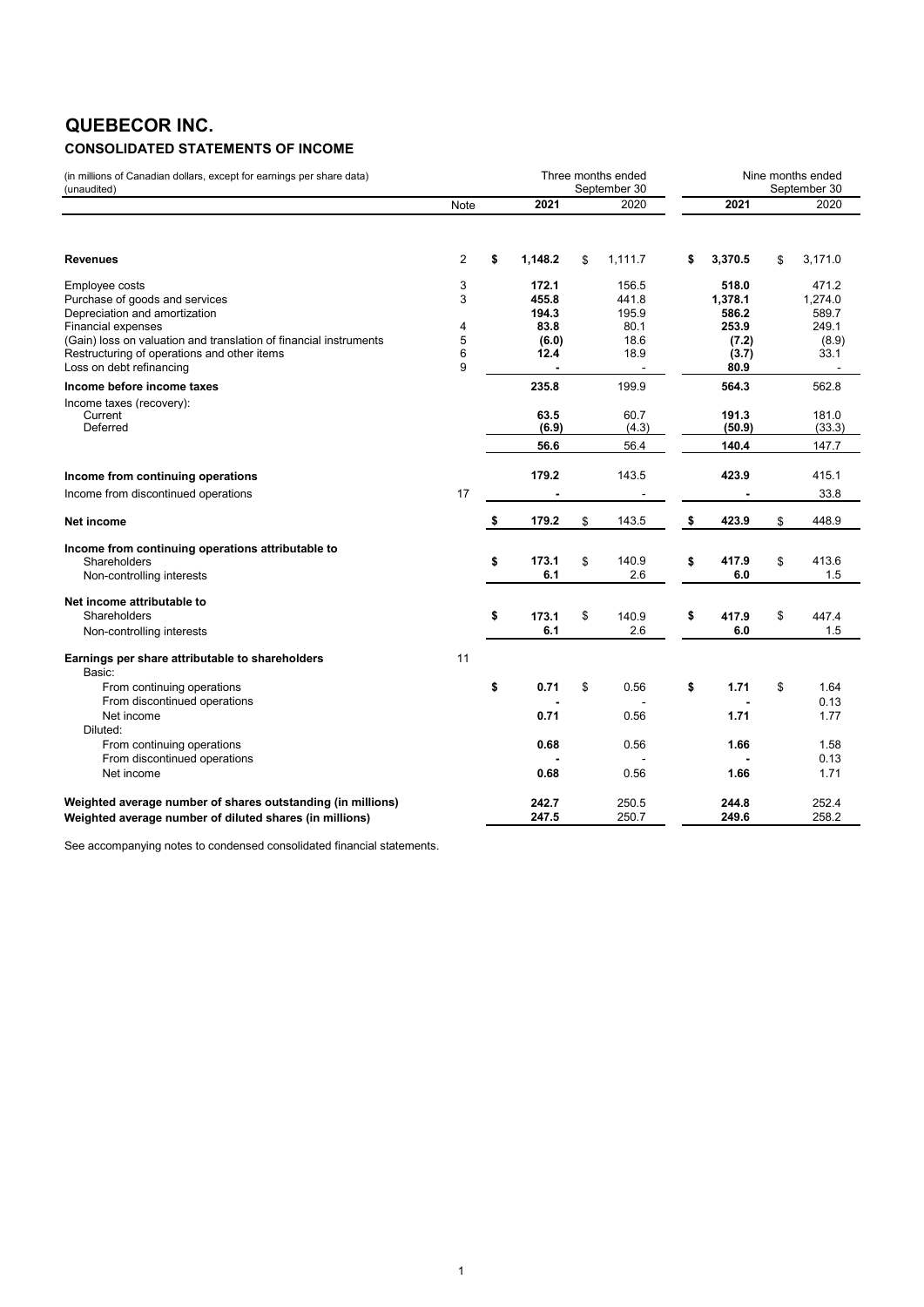## **QUEBECOR INC.**

### **CONSOLIDATED STATEMENTS OF COMPREHENSIVE INCOME**

| (in millions of Canadian dollars)<br>(unaudited)                                                                                                        |             |                                  | Three months ended<br>September 30 |                       | Nine months ended<br>September 30 |
|---------------------------------------------------------------------------------------------------------------------------------------------------------|-------------|----------------------------------|------------------------------------|-----------------------|-----------------------------------|
|                                                                                                                                                         | <b>Note</b> | 2021                             | 2020                               | 2021                  | 2020                              |
| Income from continuing operations                                                                                                                       |             | \$<br>179.2                      | \$<br>143.5                        | \$<br>423.9           | \$<br>415.1                       |
| Other comprehensive income (loss) from continuing operations:                                                                                           |             |                                  |                                    |                       |                                   |
| Items that may be reclassified to income:<br>Cash flow hedges:<br>Gain (loss) on valuation of derivative financial instruments<br>Deferred income taxes |             | 15.7<br>(3.8)                    | (25.0)<br>6.1                      | 11.5<br>1.0           | 18.9<br>(2.5)                     |
| Items that will not be reclassified to income:<br>Defined benefit plans:<br>Re-measurement gain (loss)<br>Deferred income taxes                         | 14          | 27.5<br>(7.3)                    | (25.0)<br>6.6                      | 202.0<br>(53.7)       | (87.0)<br>22.6                    |
| Equity investment:<br>Gain on revaluation of an equity investment<br>Deferred income taxes                                                              |             | 2.4<br>(0.3)                     |                                    | 2.4<br>(0.3)          |                                   |
| Reclassification to income:<br>Gain related to cash flow hedges<br>Deferred income taxes                                                                | 9           | $\overline{\phantom{0}}$<br>34.2 | (37.3)                             | (1.0)<br>0.6<br>162.5 | (48.0)                            |
| Comprehensive income from continuing operations                                                                                                         |             | 213.4                            | 106.2                              | 586.4                 | 367.1                             |
| Income from discontinued operations                                                                                                                     | 17          |                                  |                                    |                       | 33.8                              |
| <b>Comprehensive income</b>                                                                                                                             |             | \$<br>213.4                      | \$<br>106.2                        | \$<br>586.4           | \$<br>400.9                       |
| Comprehensive income (loss) from continuing operations<br>attributable to<br>Shareholders<br>Non-controlling interests                                  |             | \$<br>205.4<br>8.0               | \$<br>104.8<br>1.4                 | \$<br>570.1<br>16.3   | \$<br>370.3<br>(3.2)              |
| Comprehensive income (loss) attributable to<br>Shareholders<br>Non-controlling interests                                                                |             | \$<br>205.4<br>8.0               | \$<br>104.8<br>1.4                 | \$<br>570.1<br>16.3   | \$<br>404.1<br>(3.2)              |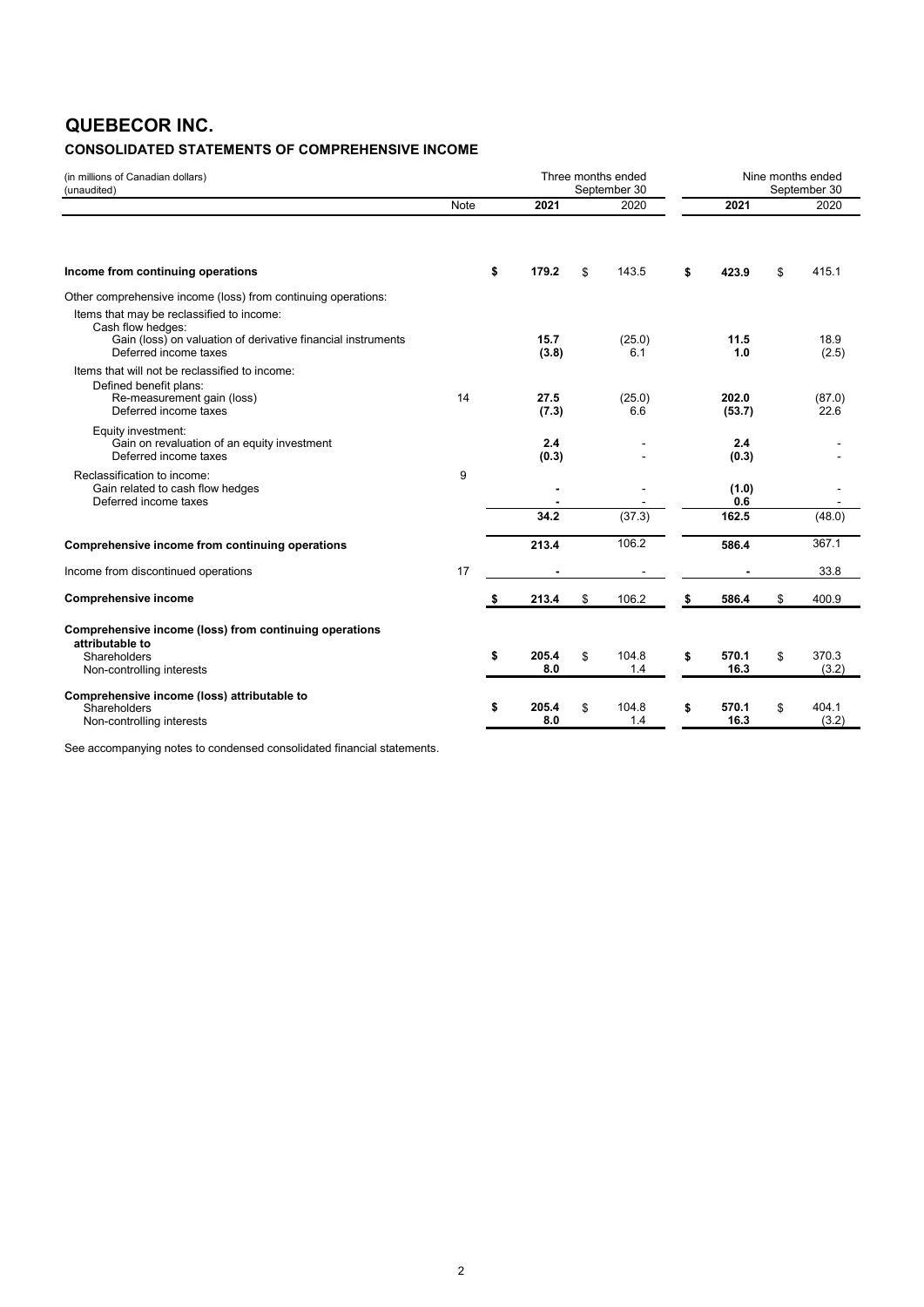### **QUEBECOR INC. SEGMENTED INFORMATION**

(in millions of Canadian dollars) (unaudited)

|                                                                                                                                                                  |                         |               | Three months ended September 30, 2021      |                                          |                                |
|------------------------------------------------------------------------------------------------------------------------------------------------------------------|-------------------------|---------------|--------------------------------------------|------------------------------------------|--------------------------------|
|                                                                                                                                                                  | Telecommuni-<br>cations | Media         | <b>Sports</b><br>and<br>Enter-<br>tainment | Head<br>office<br>and Inter-<br>segments | Total                          |
| Revenues                                                                                                                                                         | \$<br>939.5             | \$<br>190.6   | \$<br>49.1                                 | \$<br>(31.0)                             | \$<br>1,148.2                  |
| Employee costs<br>Purchase of goods and services                                                                                                                 | 103.8<br>358.9          | 53.7<br>100.3 | 8.4<br>29.7                                | 6.2<br>(33.1)                            | 172.1<br>455.8                 |
| Adjusted EBITDA <sup>1</sup>                                                                                                                                     | 476.8                   | 36.6          | 11.0                                       | (4.1)                                    | 520.3                          |
| Depreciation and amortization<br>Financial expenses<br>Gain on valuation and translation of financial instruments<br>Restructuring of operations and other items |                         |               |                                            |                                          | 194.3<br>83.8<br>(6.0)<br>12.4 |
| Income before income taxes                                                                                                                                       |                         |               |                                            |                                          | \$<br>235.8                    |
| Cash flows used for:<br>Additions to property, plant and equipment                                                                                               | \$<br>114.8             | \$<br>4.9     | \$<br>0.3                                  | \$<br>0.4                                | \$<br>120.4                    |
| Additions to intangible assets                                                                                                                                   | 197.3                   | 4.2           | 0.7                                        | 1.2                                      | 203.4                          |

#### Three months ended September 30, 2020

|                                                                                                                                                                  | Telecommuni-<br>cations | Media        | Sports<br>and<br>Enter-<br>tainment | Head<br>office<br>and Inter-<br>segments | Total                         |
|------------------------------------------------------------------------------------------------------------------------------------------------------------------|-------------------------|--------------|-------------------------------------|------------------------------------------|-------------------------------|
| Revenues                                                                                                                                                         | \$<br>937.9             | \$<br>157.2  | \$<br>48.5                          | \$<br>(31.9)                             | \$<br>1,111.7                 |
| Employee costs<br>Purchase of goods and services                                                                                                                 | 101.4<br>352.9          | 38.6<br>93.7 | 7.5<br>33.4                         | 9.0<br>(38.2)                            | 156.5<br>441.8                |
| Adjusted EBITDA <sup>1</sup>                                                                                                                                     | 483.6                   | 24.9         | 7.6                                 | (2.7)                                    | 513.4                         |
| Depreciation and amortization<br>Financial expenses<br>Loss on valuation and translation of financial instruments<br>Restructuring of operations and other items |                         |              |                                     |                                          | 195.9<br>80.1<br>18.6<br>18.9 |
| Income before income taxes                                                                                                                                       |                         |              |                                     |                                          | \$<br>199.9                   |
| Cash flows used for:                                                                                                                                             |                         |              |                                     |                                          |                               |
| Additions to property, plant and equipment                                                                                                                       | \$<br>133.9             | \$<br>3.4    | \$<br>0.1                           | \$<br>0.7                                | \$<br>138.1                   |
| Additions to intangible assets                                                                                                                                   | 29.6                    | 3.9          | 0.8                                 |                                          | 34.3                          |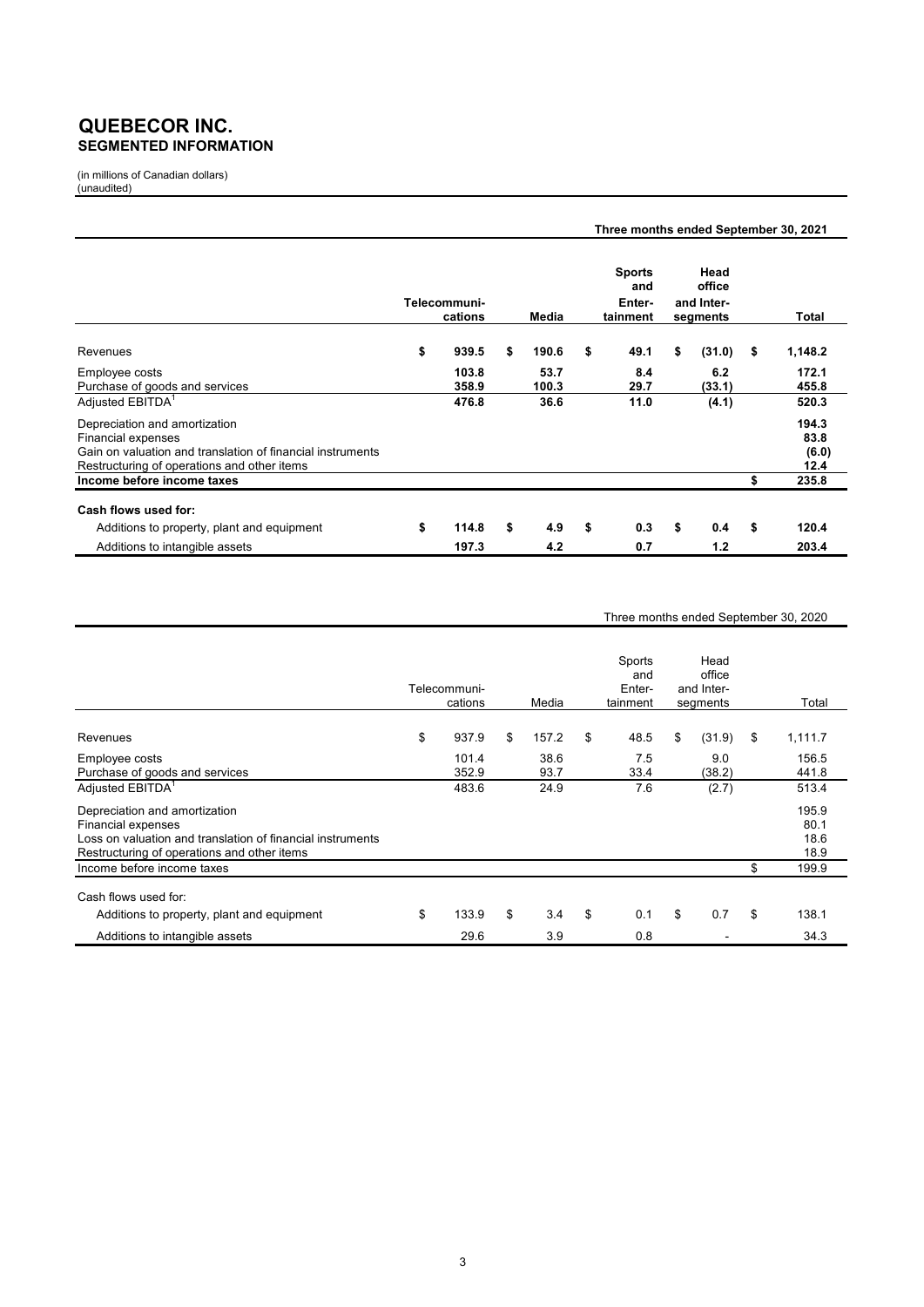### **QUEBECOR INC. SEGMENTED INFORMATION (continued)**

(in millions of Canadian dollars) (unaudited)

|                                                                                                                                                                                              |                         |                | Nine months ended September 30, 2021       |                                          |                                          |
|----------------------------------------------------------------------------------------------------------------------------------------------------------------------------------------------|-------------------------|----------------|--------------------------------------------|------------------------------------------|------------------------------------------|
|                                                                                                                                                                                              | Telecommuni-<br>cations | Media          | <b>Sports</b><br>and<br>Enter-<br>tainment | Head<br>office<br>and Inter-<br>segments | <b>Total</b>                             |
| Revenues                                                                                                                                                                                     | \$<br>2,781.9           | \$<br>563.6    | \$<br>113.8                                | \$<br>(88.8)                             | \$<br>3,370.5                            |
| Employee costs<br>Purchase of goods and services                                                                                                                                             | 310.0<br>1,062.7        | 164.7<br>344.3 | 23.0<br>74.6                               | 20.3<br>(103.5)                          | 518.0<br>1,378.1                         |
| Adjusted EBITDA <sup>1</sup>                                                                                                                                                                 | 1,409.2                 | 54.6           | 16.2                                       | (5.6)                                    | 1,474.4                                  |
| Depreciation and amortization<br>Financial expenses<br>Gain on valuation and translation of financial instruments<br>Restructuring of operations and other items<br>Loss on debt refinancing |                         |                |                                            |                                          | 586.2<br>253.9<br>(7.2)<br>(3.7)<br>80.9 |
| Income before income taxes                                                                                                                                                                   |                         |                |                                            |                                          | \$<br>564.3                              |
| Cash flows used for:                                                                                                                                                                         |                         |                |                                            |                                          |                                          |
| Additions to property, plant and equipment                                                                                                                                                   | \$<br>323.7             | \$<br>12.0     | \$<br>0.4                                  | \$<br>1.6                                | \$<br>337.7                              |
| Additions to intangible assets                                                                                                                                                               | 290.7                   | 17.4           | 2.2                                        | 2.3                                      | 312.6                                    |

Nine months ended September 30, 2020

|                                                            | Telecommuni-<br>cations | Media       | Sports<br>and<br>Enter-<br>tainment | Head<br>office<br>and Inter-<br>segments | Total         |
|------------------------------------------------------------|-------------------------|-------------|-------------------------------------|------------------------------------------|---------------|
|                                                            |                         |             |                                     |                                          |               |
| Revenues                                                   | \$<br>2,681.7           | \$<br>464.7 | \$<br>109.2                         | \$<br>(84.6)                             | \$<br>3,171.0 |
| Employee costs                                             | 305.0                   | 124.5       | 21.6                                | 20.1                                     | 471.2         |
| Purchase of goods and services                             | 994.0                   | 303.6       | 81.0                                | (104.6)                                  | 1,274.0       |
| Adjusted EBITDA <sup>1</sup>                               | 1,382.7                 | 36.6        | 6.6                                 | (0.1)                                    | 1,425.8       |
| Depreciation and amortization                              |                         |             |                                     |                                          | 589.7         |
| Financial expenses                                         |                         |             |                                     |                                          | 249.1         |
| Gain on valuation and translation of financial instruments |                         |             |                                     |                                          | (8.9)         |
| Restructuring of operations and other items                |                         |             |                                     |                                          | 33.1          |
| Income before income taxes                                 |                         |             |                                     |                                          | \$<br>562.8   |
| Cash flows used for:                                       |                         |             |                                     |                                          |               |
| Additions to property, plant and equipment                 | \$<br>312.3             | \$<br>11.2  | \$<br>0.2                           | \$<br>1.1                                | \$<br>324.8   |
| Additions to intangible assets                             | 165.7                   | 17.0        | 2.3                                 | 0.1                                      | 185.1         |

 $^{\rm 1}$  The Chief Executive Officer uses adjusted EBITDA as the measure of profit to assess the performance of each segment. Adjusted EBITDA is referred as a non-IFRS measure and is defined as net income before depreciation and amortization, financial expenses, (gain) loss on valuation and translation of financial instruments, restructuring of operations and other items, loss on debt refinancing, income taxes and income from discontinued operations.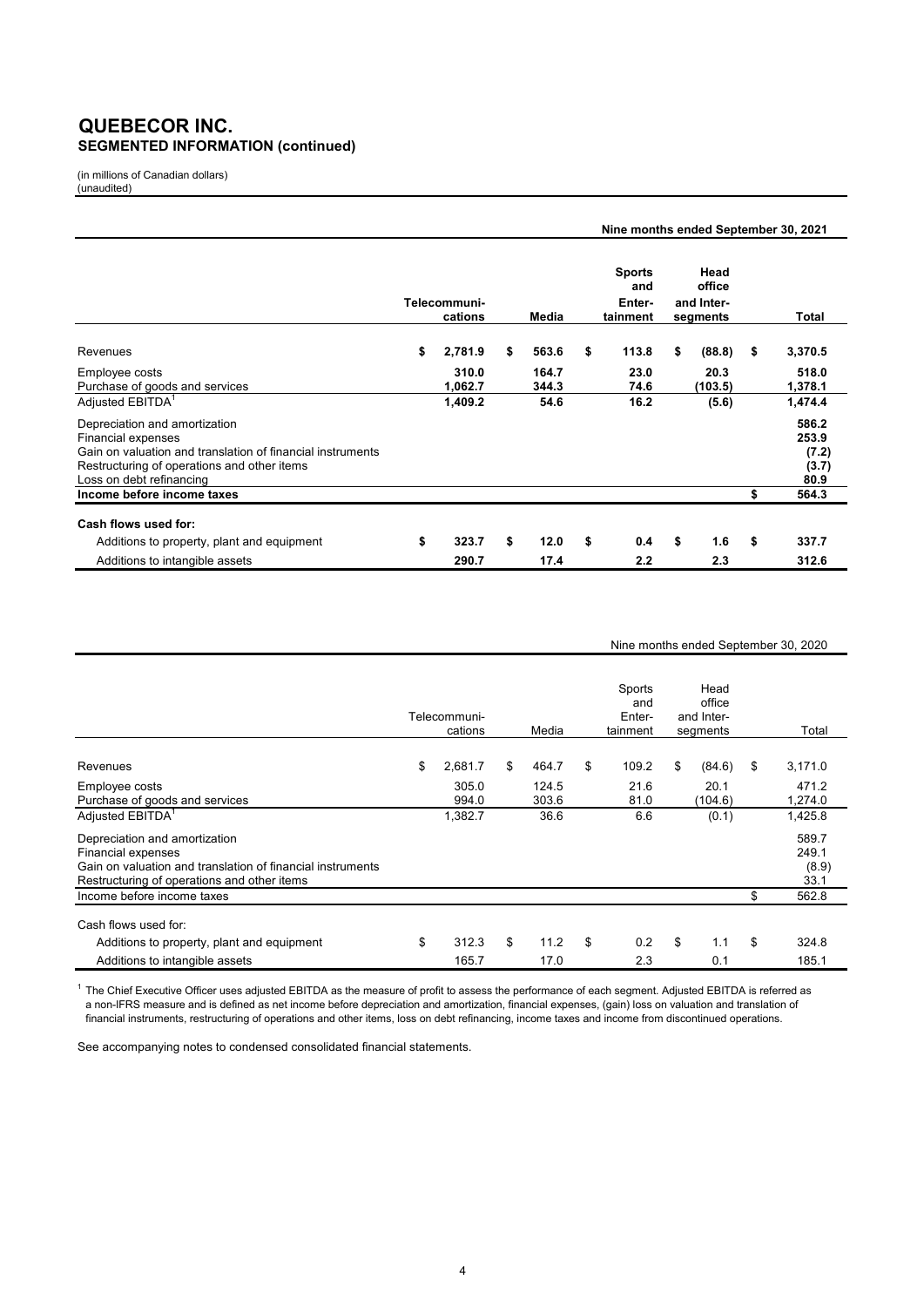#### **QUEBECOR INC. CONSOLIDATED STATEMENTS OF EQUITY**

(in millions of Canadian dollars) (unaudited)

|                                   | <b>Equity attributable to shareholders</b> |                  |    |                        |    |                                          |    |                                                                 |    |                                                               |    |                        |
|-----------------------------------|--------------------------------------------|------------------|----|------------------------|----|------------------------------------------|----|-----------------------------------------------------------------|----|---------------------------------------------------------------|----|------------------------|
|                                   |                                            | Capital<br>stock |    | Contributed<br>surplus |    | <b>Retained</b><br>earnings<br>(deficit) |    | <b>Accumulated</b><br>other com-<br>prehensive<br>(loss) income |    | Equity<br>attributable<br>to non-<br>controlling<br>interests |    | <b>Total</b><br>equity |
|                                   |                                            | (note $12$ )     |    |                        |    |                                          |    | (note 14)                                                       |    |                                                               |    |                        |
| Balance as of December 31, 2019   | \$                                         | 1,055.9          | \$ | 17.4                   | \$ | (31.7)                                   | \$ | (64.1)                                                          | \$ | 94.6                                                          | \$ | 1,072.1                |
| Net income                        |                                            |                  |    |                        |    | 447.4                                    |    |                                                                 |    | 1.5                                                           |    | 448.9                  |
| Other comprehensive loss          |                                            |                  |    |                        |    |                                          |    | (43.3)                                                          |    | (4.7)                                                         |    | (48.0)                 |
| <b>Dividends</b>                  |                                            |                  |    |                        |    | (151.3)                                  |    |                                                                 |    | (0.2)                                                         |    | (151.5)                |
| Repurchase of Class B Shares      |                                            | (27.7)           |    |                        |    | (115.7)                                  |    |                                                                 |    |                                                               |    | (143.4)                |
| Balance as of September 30, 2020  |                                            | 1,028.2          |    | 17.4                   |    | 148.7                                    |    | (107.4)                                                         |    | 91.2                                                          |    | 1,178.1                |
| Net income                        |                                            |                  |    |                        |    | 159.8                                    |    |                                                                 |    | 8.7                                                           |    | 168.5                  |
| Other comprehensive (loss) income |                                            |                  |    |                        |    |                                          |    | (26.5)                                                          |    | 1.6                                                           |    | (24.9)                 |
| <b>Dividends</b>                  |                                            |                  |    |                        |    | (49.8)                                   |    |                                                                 |    |                                                               |    | (49.8)                 |
| Repurchase of Class B Shares      |                                            | (10.4)           |    |                        |    | (47.4)                                   |    |                                                                 |    | ٠                                                             |    | (57.8)                 |
| Balance as of December 31, 2020   |                                            | 1,017.8          |    | 17.4                   |    | 211.3                                    |    | (133.9)                                                         |    | 101.5                                                         |    | 1,214.1                |
| Net income                        |                                            |                  |    |                        |    | 417.9                                    |    |                                                                 |    | 6.0                                                           |    | 423.9                  |
| Other comprehensive income        |                                            |                  |    |                        |    |                                          |    | 152.2                                                           |    | 10.3                                                          |    | 162.5                  |
| <b>Dividends</b>                  |                                            |                  |    |                        |    | (201.8)                                  |    |                                                                 |    | (0.1)                                                         |    | (201.9)                |
| Repurchase of Class B Shares      |                                            | (41.7)           |    |                        |    | (184.2)                                  |    |                                                                 |    |                                                               |    | (225.9)                |
| Balance as of September 30, 2021  | \$                                         | 976.1            | \$ | 17.4                   | \$ | 243.2                                    | \$ | 18.3                                                            | \$ | 117.7                                                         | \$ | 1,372.7                |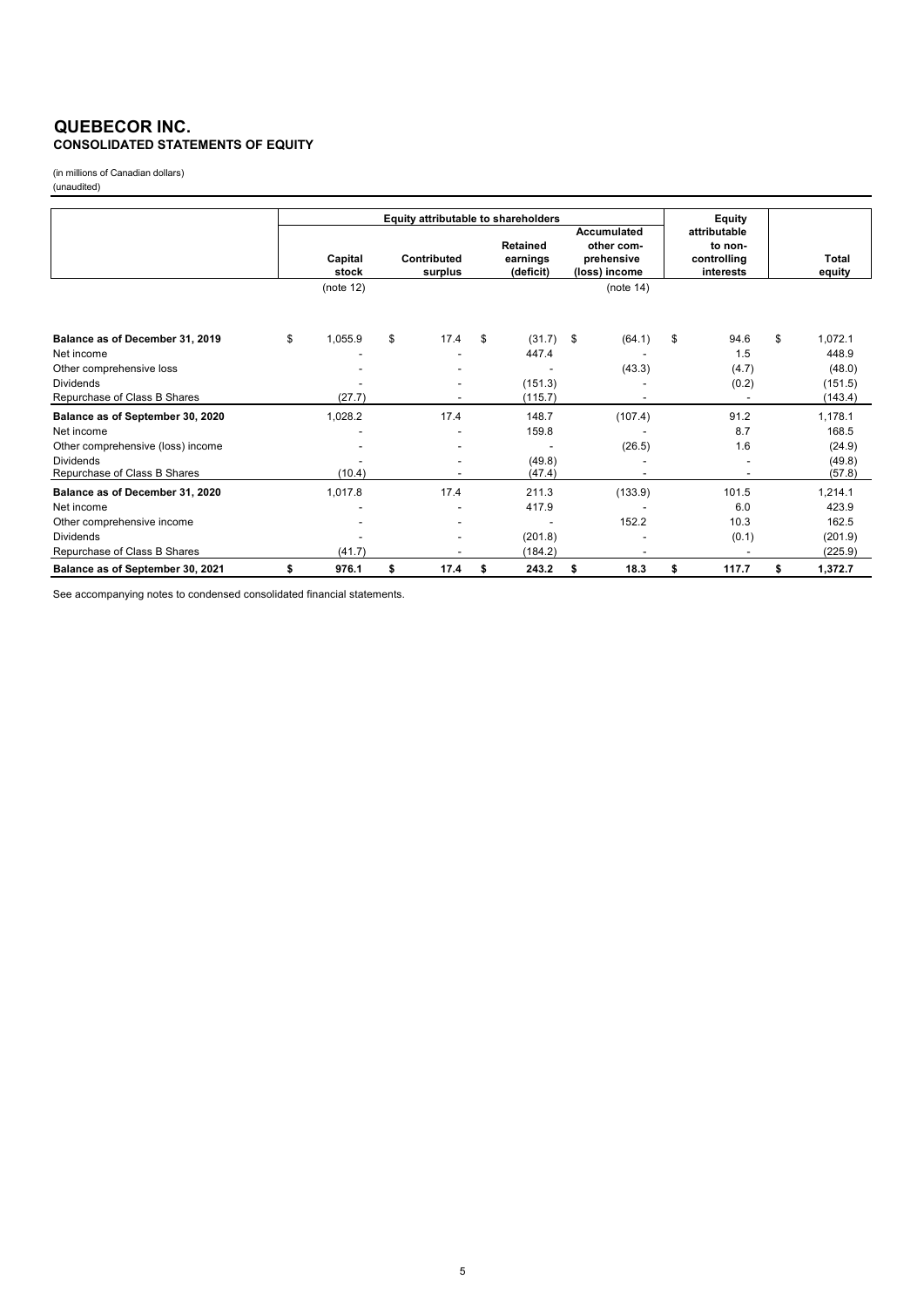## **QUEBECOR INC.**

### **CONSOLIDATED STATEMENTS OF CASH FLOWS**

| 2021<br>2021<br>2020<br>2020<br>Note<br>Cash flows related to operating activities<br>\$<br>423.9<br>\$<br>Income from continuing operations<br>179.2<br>\$<br>143.5<br>\$<br>415.1<br>Adjustments for:<br>142.9<br>149.5<br>434.9<br>455.3<br>Depreciation of property, plant and equipment<br>Amortization of intangible assets<br>40.8<br>37.0<br>120.3<br>107.2<br>Amortization of right-of-use assets<br>10.6<br>9.4<br>31.0<br>27.2<br>(Gain) loss on valuation and translation of financial instruments<br>(6.0)<br>18.6<br>(7.2)<br>(8.9)<br>5<br>6<br>Gain on disposal of other assets<br>(19.0)<br>(0.4)<br>(0.2)<br>6<br>0.8<br>Impairment of assets<br>7.3<br>7.3<br>9<br>80.9<br>Loss on debt refinancing<br>$\overline{a}$<br>Amortization of financing costs<br>4<br>1.8<br>2.0<br>6.2<br>6.1<br>Deferred income taxes<br>(6.9)<br>(4.3)<br>(50.9)<br>(33.3)<br>Other<br>0.4<br>(0.3)<br>(0.1)<br>0.3<br>362.8<br>362.7<br>1,020.6<br>975.9<br>5.4<br>(23.3)<br>(161.1)<br>78.6<br>Net change in non-cash balances related to operating activities<br>368.2<br>Cash flows provided by continuing operating activities<br>339.4<br>859.5<br>1,054.5<br>Cash flows related to investing activities<br>0.8<br><b>Business acquisitions</b><br>(21.0)<br>(10.8)<br>7<br>(120.4)<br>(138.1)<br>(337.7)<br>(324.8)<br>Additions to property, plant and equipment<br>8<br>Additions to intangible assets<br>(203.4)<br>(34.3)<br>(312.6)<br>(185.1)<br>Proceeds from disposals of assets<br>3.1<br>1.4<br>6.2<br>3.6<br>Other<br>(48.5)<br>(8.0)<br>(51.4)<br>Cash flows used in continuing investing activities<br>(319.9)<br>(219.5)<br>(673.1)<br>(568.5)<br>Cash flows related to financing activities<br>3.9<br>Net change in bank indebtedness<br>(5.4)<br>(14.2)<br>10.3<br>6.7<br>Net change under revolving facilities<br>(16.1)<br>(124.9)<br>9<br>1,986.8<br>Issuance of long-term debt, net of financing costs<br>9<br>Repayment of long-term debt<br>(1, 564.4)<br>(0.4)<br>(1, 565.0)<br>(1.0)<br>Repayment of lease liabilities<br>(31.4)<br>(10.4)<br>(10.8)<br>(31.3)<br>Settlement of hedging contracts<br>9<br>185.2<br>184.4<br>(0.8)<br>Repurchase of Class B Shares<br>12<br>(47.8)<br>(225.9)<br>(94.4)<br>(143.4)<br><b>Dividends</b><br>(201.8)<br>(66.8)<br>(50.1)<br>(151.3)<br>Dividends paid to non-controlling interests<br>(0.1)<br>(0.2)<br>Cash flows (used in) provided by continuing financing activities<br>(104.2)<br>(1, 566.9)<br>157.6<br>(467.1)<br>(1,518.6)<br>15.7<br>344.0<br>18.9<br>Cash flows (used in) provided by continuing operations<br>17<br>7.8<br>Cash flows provided by discontinued operations<br>Cash and cash equivalents at beginning of period<br>1,999.3<br>25.0<br>136.7<br>14.0<br>\$<br>\$<br>\$<br>40.7<br>Cash and cash equivalents at end of period<br>\$<br>480.7<br>40.7<br>480.7<br>Cash and cash equivalents consist of<br>\$<br>479.6<br>39.5<br>\$<br>479.6<br>\$<br>39.5<br>\$<br>Cash<br>1.1<br>1.2<br>1.1<br>1.2<br>Cash equivalents<br>\$<br>40.7<br>\$<br>\$<br>40.7<br>\$<br>480.7<br>480.7<br>Interest and taxes reflected as operating activities<br>\$<br>\$<br>\$<br>49.2<br>41.3<br>\$<br>205.3<br>198.5<br>Cash interest payments<br>58.0<br>70.7<br>225.1<br>93.6<br>Cash income tax payments (net of refunds) | (in millions of Canadian dollars)<br>(unaudited) |  |  | Three months ended<br>September 30 | Nine months ended<br>September 30 |  |  |  |  |
|----------------------------------------------------------------------------------------------------------------------------------------------------------------------------------------------------------------------------------------------------------------------------------------------------------------------------------------------------------------------------------------------------------------------------------------------------------------------------------------------------------------------------------------------------------------------------------------------------------------------------------------------------------------------------------------------------------------------------------------------------------------------------------------------------------------------------------------------------------------------------------------------------------------------------------------------------------------------------------------------------------------------------------------------------------------------------------------------------------------------------------------------------------------------------------------------------------------------------------------------------------------------------------------------------------------------------------------------------------------------------------------------------------------------------------------------------------------------------------------------------------------------------------------------------------------------------------------------------------------------------------------------------------------------------------------------------------------------------------------------------------------------------------------------------------------------------------------------------------------------------------------------------------------------------------------------------------------------------------------------------------------------------------------------------------------------------------------------------------------------------------------------------------------------------------------------------------------------------------------------------------------------------------------------------------------------------------------------------------------------------------------------------------------------------------------------------------------------------------------------------------------------------------------------------------------------------------------------------------------------------------------------------------------------------------------------------------------------------------------------------------------------------------------------------------------------------------------------------------------------------------------------------------------------------------------------------------------------------------------------------------------------------------------------------------------------------------------------------------------------------------------------------------------------------------------------------------------------------------------------------------------------------------------------------------------|--------------------------------------------------|--|--|------------------------------------|-----------------------------------|--|--|--|--|
|                                                                                                                                                                                                                                                                                                                                                                                                                                                                                                                                                                                                                                                                                                                                                                                                                                                                                                                                                                                                                                                                                                                                                                                                                                                                                                                                                                                                                                                                                                                                                                                                                                                                                                                                                                                                                                                                                                                                                                                                                                                                                                                                                                                                                                                                                                                                                                                                                                                                                                                                                                                                                                                                                                                                                                                                                                                                                                                                                                                                                                                                                                                                                                                                                                                                                                                |                                                  |  |  |                                    |                                   |  |  |  |  |
|                                                                                                                                                                                                                                                                                                                                                                                                                                                                                                                                                                                                                                                                                                                                                                                                                                                                                                                                                                                                                                                                                                                                                                                                                                                                                                                                                                                                                                                                                                                                                                                                                                                                                                                                                                                                                                                                                                                                                                                                                                                                                                                                                                                                                                                                                                                                                                                                                                                                                                                                                                                                                                                                                                                                                                                                                                                                                                                                                                                                                                                                                                                                                                                                                                                                                                                |                                                  |  |  |                                    |                                   |  |  |  |  |
|                                                                                                                                                                                                                                                                                                                                                                                                                                                                                                                                                                                                                                                                                                                                                                                                                                                                                                                                                                                                                                                                                                                                                                                                                                                                                                                                                                                                                                                                                                                                                                                                                                                                                                                                                                                                                                                                                                                                                                                                                                                                                                                                                                                                                                                                                                                                                                                                                                                                                                                                                                                                                                                                                                                                                                                                                                                                                                                                                                                                                                                                                                                                                                                                                                                                                                                |                                                  |  |  |                                    |                                   |  |  |  |  |
|                                                                                                                                                                                                                                                                                                                                                                                                                                                                                                                                                                                                                                                                                                                                                                                                                                                                                                                                                                                                                                                                                                                                                                                                                                                                                                                                                                                                                                                                                                                                                                                                                                                                                                                                                                                                                                                                                                                                                                                                                                                                                                                                                                                                                                                                                                                                                                                                                                                                                                                                                                                                                                                                                                                                                                                                                                                                                                                                                                                                                                                                                                                                                                                                                                                                                                                |                                                  |  |  |                                    |                                   |  |  |  |  |
|                                                                                                                                                                                                                                                                                                                                                                                                                                                                                                                                                                                                                                                                                                                                                                                                                                                                                                                                                                                                                                                                                                                                                                                                                                                                                                                                                                                                                                                                                                                                                                                                                                                                                                                                                                                                                                                                                                                                                                                                                                                                                                                                                                                                                                                                                                                                                                                                                                                                                                                                                                                                                                                                                                                                                                                                                                                                                                                                                                                                                                                                                                                                                                                                                                                                                                                |                                                  |  |  |                                    |                                   |  |  |  |  |
|                                                                                                                                                                                                                                                                                                                                                                                                                                                                                                                                                                                                                                                                                                                                                                                                                                                                                                                                                                                                                                                                                                                                                                                                                                                                                                                                                                                                                                                                                                                                                                                                                                                                                                                                                                                                                                                                                                                                                                                                                                                                                                                                                                                                                                                                                                                                                                                                                                                                                                                                                                                                                                                                                                                                                                                                                                                                                                                                                                                                                                                                                                                                                                                                                                                                                                                |                                                  |  |  |                                    |                                   |  |  |  |  |
|                                                                                                                                                                                                                                                                                                                                                                                                                                                                                                                                                                                                                                                                                                                                                                                                                                                                                                                                                                                                                                                                                                                                                                                                                                                                                                                                                                                                                                                                                                                                                                                                                                                                                                                                                                                                                                                                                                                                                                                                                                                                                                                                                                                                                                                                                                                                                                                                                                                                                                                                                                                                                                                                                                                                                                                                                                                                                                                                                                                                                                                                                                                                                                                                                                                                                                                |                                                  |  |  |                                    |                                   |  |  |  |  |
|                                                                                                                                                                                                                                                                                                                                                                                                                                                                                                                                                                                                                                                                                                                                                                                                                                                                                                                                                                                                                                                                                                                                                                                                                                                                                                                                                                                                                                                                                                                                                                                                                                                                                                                                                                                                                                                                                                                                                                                                                                                                                                                                                                                                                                                                                                                                                                                                                                                                                                                                                                                                                                                                                                                                                                                                                                                                                                                                                                                                                                                                                                                                                                                                                                                                                                                |                                                  |  |  |                                    |                                   |  |  |  |  |
|                                                                                                                                                                                                                                                                                                                                                                                                                                                                                                                                                                                                                                                                                                                                                                                                                                                                                                                                                                                                                                                                                                                                                                                                                                                                                                                                                                                                                                                                                                                                                                                                                                                                                                                                                                                                                                                                                                                                                                                                                                                                                                                                                                                                                                                                                                                                                                                                                                                                                                                                                                                                                                                                                                                                                                                                                                                                                                                                                                                                                                                                                                                                                                                                                                                                                                                |                                                  |  |  |                                    |                                   |  |  |  |  |
|                                                                                                                                                                                                                                                                                                                                                                                                                                                                                                                                                                                                                                                                                                                                                                                                                                                                                                                                                                                                                                                                                                                                                                                                                                                                                                                                                                                                                                                                                                                                                                                                                                                                                                                                                                                                                                                                                                                                                                                                                                                                                                                                                                                                                                                                                                                                                                                                                                                                                                                                                                                                                                                                                                                                                                                                                                                                                                                                                                                                                                                                                                                                                                                                                                                                                                                |                                                  |  |  |                                    |                                   |  |  |  |  |
|                                                                                                                                                                                                                                                                                                                                                                                                                                                                                                                                                                                                                                                                                                                                                                                                                                                                                                                                                                                                                                                                                                                                                                                                                                                                                                                                                                                                                                                                                                                                                                                                                                                                                                                                                                                                                                                                                                                                                                                                                                                                                                                                                                                                                                                                                                                                                                                                                                                                                                                                                                                                                                                                                                                                                                                                                                                                                                                                                                                                                                                                                                                                                                                                                                                                                                                |                                                  |  |  |                                    |                                   |  |  |  |  |
|                                                                                                                                                                                                                                                                                                                                                                                                                                                                                                                                                                                                                                                                                                                                                                                                                                                                                                                                                                                                                                                                                                                                                                                                                                                                                                                                                                                                                                                                                                                                                                                                                                                                                                                                                                                                                                                                                                                                                                                                                                                                                                                                                                                                                                                                                                                                                                                                                                                                                                                                                                                                                                                                                                                                                                                                                                                                                                                                                                                                                                                                                                                                                                                                                                                                                                                |                                                  |  |  |                                    |                                   |  |  |  |  |
|                                                                                                                                                                                                                                                                                                                                                                                                                                                                                                                                                                                                                                                                                                                                                                                                                                                                                                                                                                                                                                                                                                                                                                                                                                                                                                                                                                                                                                                                                                                                                                                                                                                                                                                                                                                                                                                                                                                                                                                                                                                                                                                                                                                                                                                                                                                                                                                                                                                                                                                                                                                                                                                                                                                                                                                                                                                                                                                                                                                                                                                                                                                                                                                                                                                                                                                |                                                  |  |  |                                    |                                   |  |  |  |  |
|                                                                                                                                                                                                                                                                                                                                                                                                                                                                                                                                                                                                                                                                                                                                                                                                                                                                                                                                                                                                                                                                                                                                                                                                                                                                                                                                                                                                                                                                                                                                                                                                                                                                                                                                                                                                                                                                                                                                                                                                                                                                                                                                                                                                                                                                                                                                                                                                                                                                                                                                                                                                                                                                                                                                                                                                                                                                                                                                                                                                                                                                                                                                                                                                                                                                                                                |                                                  |  |  |                                    |                                   |  |  |  |  |
|                                                                                                                                                                                                                                                                                                                                                                                                                                                                                                                                                                                                                                                                                                                                                                                                                                                                                                                                                                                                                                                                                                                                                                                                                                                                                                                                                                                                                                                                                                                                                                                                                                                                                                                                                                                                                                                                                                                                                                                                                                                                                                                                                                                                                                                                                                                                                                                                                                                                                                                                                                                                                                                                                                                                                                                                                                                                                                                                                                                                                                                                                                                                                                                                                                                                                                                |                                                  |  |  |                                    |                                   |  |  |  |  |
|                                                                                                                                                                                                                                                                                                                                                                                                                                                                                                                                                                                                                                                                                                                                                                                                                                                                                                                                                                                                                                                                                                                                                                                                                                                                                                                                                                                                                                                                                                                                                                                                                                                                                                                                                                                                                                                                                                                                                                                                                                                                                                                                                                                                                                                                                                                                                                                                                                                                                                                                                                                                                                                                                                                                                                                                                                                                                                                                                                                                                                                                                                                                                                                                                                                                                                                |                                                  |  |  |                                    |                                   |  |  |  |  |
|                                                                                                                                                                                                                                                                                                                                                                                                                                                                                                                                                                                                                                                                                                                                                                                                                                                                                                                                                                                                                                                                                                                                                                                                                                                                                                                                                                                                                                                                                                                                                                                                                                                                                                                                                                                                                                                                                                                                                                                                                                                                                                                                                                                                                                                                                                                                                                                                                                                                                                                                                                                                                                                                                                                                                                                                                                                                                                                                                                                                                                                                                                                                                                                                                                                                                                                |                                                  |  |  |                                    |                                   |  |  |  |  |
|                                                                                                                                                                                                                                                                                                                                                                                                                                                                                                                                                                                                                                                                                                                                                                                                                                                                                                                                                                                                                                                                                                                                                                                                                                                                                                                                                                                                                                                                                                                                                                                                                                                                                                                                                                                                                                                                                                                                                                                                                                                                                                                                                                                                                                                                                                                                                                                                                                                                                                                                                                                                                                                                                                                                                                                                                                                                                                                                                                                                                                                                                                                                                                                                                                                                                                                |                                                  |  |  |                                    |                                   |  |  |  |  |
|                                                                                                                                                                                                                                                                                                                                                                                                                                                                                                                                                                                                                                                                                                                                                                                                                                                                                                                                                                                                                                                                                                                                                                                                                                                                                                                                                                                                                                                                                                                                                                                                                                                                                                                                                                                                                                                                                                                                                                                                                                                                                                                                                                                                                                                                                                                                                                                                                                                                                                                                                                                                                                                                                                                                                                                                                                                                                                                                                                                                                                                                                                                                                                                                                                                                                                                |                                                  |  |  |                                    |                                   |  |  |  |  |
|                                                                                                                                                                                                                                                                                                                                                                                                                                                                                                                                                                                                                                                                                                                                                                                                                                                                                                                                                                                                                                                                                                                                                                                                                                                                                                                                                                                                                                                                                                                                                                                                                                                                                                                                                                                                                                                                                                                                                                                                                                                                                                                                                                                                                                                                                                                                                                                                                                                                                                                                                                                                                                                                                                                                                                                                                                                                                                                                                                                                                                                                                                                                                                                                                                                                                                                |                                                  |  |  |                                    |                                   |  |  |  |  |
|                                                                                                                                                                                                                                                                                                                                                                                                                                                                                                                                                                                                                                                                                                                                                                                                                                                                                                                                                                                                                                                                                                                                                                                                                                                                                                                                                                                                                                                                                                                                                                                                                                                                                                                                                                                                                                                                                                                                                                                                                                                                                                                                                                                                                                                                                                                                                                                                                                                                                                                                                                                                                                                                                                                                                                                                                                                                                                                                                                                                                                                                                                                                                                                                                                                                                                                |                                                  |  |  |                                    |                                   |  |  |  |  |
|                                                                                                                                                                                                                                                                                                                                                                                                                                                                                                                                                                                                                                                                                                                                                                                                                                                                                                                                                                                                                                                                                                                                                                                                                                                                                                                                                                                                                                                                                                                                                                                                                                                                                                                                                                                                                                                                                                                                                                                                                                                                                                                                                                                                                                                                                                                                                                                                                                                                                                                                                                                                                                                                                                                                                                                                                                                                                                                                                                                                                                                                                                                                                                                                                                                                                                                |                                                  |  |  |                                    |                                   |  |  |  |  |
|                                                                                                                                                                                                                                                                                                                                                                                                                                                                                                                                                                                                                                                                                                                                                                                                                                                                                                                                                                                                                                                                                                                                                                                                                                                                                                                                                                                                                                                                                                                                                                                                                                                                                                                                                                                                                                                                                                                                                                                                                                                                                                                                                                                                                                                                                                                                                                                                                                                                                                                                                                                                                                                                                                                                                                                                                                                                                                                                                                                                                                                                                                                                                                                                                                                                                                                |                                                  |  |  |                                    |                                   |  |  |  |  |
|                                                                                                                                                                                                                                                                                                                                                                                                                                                                                                                                                                                                                                                                                                                                                                                                                                                                                                                                                                                                                                                                                                                                                                                                                                                                                                                                                                                                                                                                                                                                                                                                                                                                                                                                                                                                                                                                                                                                                                                                                                                                                                                                                                                                                                                                                                                                                                                                                                                                                                                                                                                                                                                                                                                                                                                                                                                                                                                                                                                                                                                                                                                                                                                                                                                                                                                |                                                  |  |  |                                    |                                   |  |  |  |  |
|                                                                                                                                                                                                                                                                                                                                                                                                                                                                                                                                                                                                                                                                                                                                                                                                                                                                                                                                                                                                                                                                                                                                                                                                                                                                                                                                                                                                                                                                                                                                                                                                                                                                                                                                                                                                                                                                                                                                                                                                                                                                                                                                                                                                                                                                                                                                                                                                                                                                                                                                                                                                                                                                                                                                                                                                                                                                                                                                                                                                                                                                                                                                                                                                                                                                                                                |                                                  |  |  |                                    |                                   |  |  |  |  |
|                                                                                                                                                                                                                                                                                                                                                                                                                                                                                                                                                                                                                                                                                                                                                                                                                                                                                                                                                                                                                                                                                                                                                                                                                                                                                                                                                                                                                                                                                                                                                                                                                                                                                                                                                                                                                                                                                                                                                                                                                                                                                                                                                                                                                                                                                                                                                                                                                                                                                                                                                                                                                                                                                                                                                                                                                                                                                                                                                                                                                                                                                                                                                                                                                                                                                                                |                                                  |  |  |                                    |                                   |  |  |  |  |
|                                                                                                                                                                                                                                                                                                                                                                                                                                                                                                                                                                                                                                                                                                                                                                                                                                                                                                                                                                                                                                                                                                                                                                                                                                                                                                                                                                                                                                                                                                                                                                                                                                                                                                                                                                                                                                                                                                                                                                                                                                                                                                                                                                                                                                                                                                                                                                                                                                                                                                                                                                                                                                                                                                                                                                                                                                                                                                                                                                                                                                                                                                                                                                                                                                                                                                                |                                                  |  |  |                                    |                                   |  |  |  |  |
|                                                                                                                                                                                                                                                                                                                                                                                                                                                                                                                                                                                                                                                                                                                                                                                                                                                                                                                                                                                                                                                                                                                                                                                                                                                                                                                                                                                                                                                                                                                                                                                                                                                                                                                                                                                                                                                                                                                                                                                                                                                                                                                                                                                                                                                                                                                                                                                                                                                                                                                                                                                                                                                                                                                                                                                                                                                                                                                                                                                                                                                                                                                                                                                                                                                                                                                |                                                  |  |  |                                    |                                   |  |  |  |  |
|                                                                                                                                                                                                                                                                                                                                                                                                                                                                                                                                                                                                                                                                                                                                                                                                                                                                                                                                                                                                                                                                                                                                                                                                                                                                                                                                                                                                                                                                                                                                                                                                                                                                                                                                                                                                                                                                                                                                                                                                                                                                                                                                                                                                                                                                                                                                                                                                                                                                                                                                                                                                                                                                                                                                                                                                                                                                                                                                                                                                                                                                                                                                                                                                                                                                                                                |                                                  |  |  |                                    |                                   |  |  |  |  |
|                                                                                                                                                                                                                                                                                                                                                                                                                                                                                                                                                                                                                                                                                                                                                                                                                                                                                                                                                                                                                                                                                                                                                                                                                                                                                                                                                                                                                                                                                                                                                                                                                                                                                                                                                                                                                                                                                                                                                                                                                                                                                                                                                                                                                                                                                                                                                                                                                                                                                                                                                                                                                                                                                                                                                                                                                                                                                                                                                                                                                                                                                                                                                                                                                                                                                                                |                                                  |  |  |                                    |                                   |  |  |  |  |
|                                                                                                                                                                                                                                                                                                                                                                                                                                                                                                                                                                                                                                                                                                                                                                                                                                                                                                                                                                                                                                                                                                                                                                                                                                                                                                                                                                                                                                                                                                                                                                                                                                                                                                                                                                                                                                                                                                                                                                                                                                                                                                                                                                                                                                                                                                                                                                                                                                                                                                                                                                                                                                                                                                                                                                                                                                                                                                                                                                                                                                                                                                                                                                                                                                                                                                                |                                                  |  |  |                                    |                                   |  |  |  |  |
|                                                                                                                                                                                                                                                                                                                                                                                                                                                                                                                                                                                                                                                                                                                                                                                                                                                                                                                                                                                                                                                                                                                                                                                                                                                                                                                                                                                                                                                                                                                                                                                                                                                                                                                                                                                                                                                                                                                                                                                                                                                                                                                                                                                                                                                                                                                                                                                                                                                                                                                                                                                                                                                                                                                                                                                                                                                                                                                                                                                                                                                                                                                                                                                                                                                                                                                |                                                  |  |  |                                    |                                   |  |  |  |  |
|                                                                                                                                                                                                                                                                                                                                                                                                                                                                                                                                                                                                                                                                                                                                                                                                                                                                                                                                                                                                                                                                                                                                                                                                                                                                                                                                                                                                                                                                                                                                                                                                                                                                                                                                                                                                                                                                                                                                                                                                                                                                                                                                                                                                                                                                                                                                                                                                                                                                                                                                                                                                                                                                                                                                                                                                                                                                                                                                                                                                                                                                                                                                                                                                                                                                                                                |                                                  |  |  |                                    |                                   |  |  |  |  |
|                                                                                                                                                                                                                                                                                                                                                                                                                                                                                                                                                                                                                                                                                                                                                                                                                                                                                                                                                                                                                                                                                                                                                                                                                                                                                                                                                                                                                                                                                                                                                                                                                                                                                                                                                                                                                                                                                                                                                                                                                                                                                                                                                                                                                                                                                                                                                                                                                                                                                                                                                                                                                                                                                                                                                                                                                                                                                                                                                                                                                                                                                                                                                                                                                                                                                                                |                                                  |  |  |                                    |                                   |  |  |  |  |
|                                                                                                                                                                                                                                                                                                                                                                                                                                                                                                                                                                                                                                                                                                                                                                                                                                                                                                                                                                                                                                                                                                                                                                                                                                                                                                                                                                                                                                                                                                                                                                                                                                                                                                                                                                                                                                                                                                                                                                                                                                                                                                                                                                                                                                                                                                                                                                                                                                                                                                                                                                                                                                                                                                                                                                                                                                                                                                                                                                                                                                                                                                                                                                                                                                                                                                                |                                                  |  |  |                                    |                                   |  |  |  |  |
|                                                                                                                                                                                                                                                                                                                                                                                                                                                                                                                                                                                                                                                                                                                                                                                                                                                                                                                                                                                                                                                                                                                                                                                                                                                                                                                                                                                                                                                                                                                                                                                                                                                                                                                                                                                                                                                                                                                                                                                                                                                                                                                                                                                                                                                                                                                                                                                                                                                                                                                                                                                                                                                                                                                                                                                                                                                                                                                                                                                                                                                                                                                                                                                                                                                                                                                |                                                  |  |  |                                    |                                   |  |  |  |  |
|                                                                                                                                                                                                                                                                                                                                                                                                                                                                                                                                                                                                                                                                                                                                                                                                                                                                                                                                                                                                                                                                                                                                                                                                                                                                                                                                                                                                                                                                                                                                                                                                                                                                                                                                                                                                                                                                                                                                                                                                                                                                                                                                                                                                                                                                                                                                                                                                                                                                                                                                                                                                                                                                                                                                                                                                                                                                                                                                                                                                                                                                                                                                                                                                                                                                                                                |                                                  |  |  |                                    |                                   |  |  |  |  |
|                                                                                                                                                                                                                                                                                                                                                                                                                                                                                                                                                                                                                                                                                                                                                                                                                                                                                                                                                                                                                                                                                                                                                                                                                                                                                                                                                                                                                                                                                                                                                                                                                                                                                                                                                                                                                                                                                                                                                                                                                                                                                                                                                                                                                                                                                                                                                                                                                                                                                                                                                                                                                                                                                                                                                                                                                                                                                                                                                                                                                                                                                                                                                                                                                                                                                                                |                                                  |  |  |                                    |                                   |  |  |  |  |
|                                                                                                                                                                                                                                                                                                                                                                                                                                                                                                                                                                                                                                                                                                                                                                                                                                                                                                                                                                                                                                                                                                                                                                                                                                                                                                                                                                                                                                                                                                                                                                                                                                                                                                                                                                                                                                                                                                                                                                                                                                                                                                                                                                                                                                                                                                                                                                                                                                                                                                                                                                                                                                                                                                                                                                                                                                                                                                                                                                                                                                                                                                                                                                                                                                                                                                                |                                                  |  |  |                                    |                                   |  |  |  |  |
|                                                                                                                                                                                                                                                                                                                                                                                                                                                                                                                                                                                                                                                                                                                                                                                                                                                                                                                                                                                                                                                                                                                                                                                                                                                                                                                                                                                                                                                                                                                                                                                                                                                                                                                                                                                                                                                                                                                                                                                                                                                                                                                                                                                                                                                                                                                                                                                                                                                                                                                                                                                                                                                                                                                                                                                                                                                                                                                                                                                                                                                                                                                                                                                                                                                                                                                |                                                  |  |  |                                    |                                   |  |  |  |  |
|                                                                                                                                                                                                                                                                                                                                                                                                                                                                                                                                                                                                                                                                                                                                                                                                                                                                                                                                                                                                                                                                                                                                                                                                                                                                                                                                                                                                                                                                                                                                                                                                                                                                                                                                                                                                                                                                                                                                                                                                                                                                                                                                                                                                                                                                                                                                                                                                                                                                                                                                                                                                                                                                                                                                                                                                                                                                                                                                                                                                                                                                                                                                                                                                                                                                                                                |                                                  |  |  |                                    |                                   |  |  |  |  |
|                                                                                                                                                                                                                                                                                                                                                                                                                                                                                                                                                                                                                                                                                                                                                                                                                                                                                                                                                                                                                                                                                                                                                                                                                                                                                                                                                                                                                                                                                                                                                                                                                                                                                                                                                                                                                                                                                                                                                                                                                                                                                                                                                                                                                                                                                                                                                                                                                                                                                                                                                                                                                                                                                                                                                                                                                                                                                                                                                                                                                                                                                                                                                                                                                                                                                                                |                                                  |  |  |                                    |                                   |  |  |  |  |
|                                                                                                                                                                                                                                                                                                                                                                                                                                                                                                                                                                                                                                                                                                                                                                                                                                                                                                                                                                                                                                                                                                                                                                                                                                                                                                                                                                                                                                                                                                                                                                                                                                                                                                                                                                                                                                                                                                                                                                                                                                                                                                                                                                                                                                                                                                                                                                                                                                                                                                                                                                                                                                                                                                                                                                                                                                                                                                                                                                                                                                                                                                                                                                                                                                                                                                                |                                                  |  |  |                                    |                                   |  |  |  |  |
|                                                                                                                                                                                                                                                                                                                                                                                                                                                                                                                                                                                                                                                                                                                                                                                                                                                                                                                                                                                                                                                                                                                                                                                                                                                                                                                                                                                                                                                                                                                                                                                                                                                                                                                                                                                                                                                                                                                                                                                                                                                                                                                                                                                                                                                                                                                                                                                                                                                                                                                                                                                                                                                                                                                                                                                                                                                                                                                                                                                                                                                                                                                                                                                                                                                                                                                |                                                  |  |  |                                    |                                   |  |  |  |  |
|                                                                                                                                                                                                                                                                                                                                                                                                                                                                                                                                                                                                                                                                                                                                                                                                                                                                                                                                                                                                                                                                                                                                                                                                                                                                                                                                                                                                                                                                                                                                                                                                                                                                                                                                                                                                                                                                                                                                                                                                                                                                                                                                                                                                                                                                                                                                                                                                                                                                                                                                                                                                                                                                                                                                                                                                                                                                                                                                                                                                                                                                                                                                                                                                                                                                                                                |                                                  |  |  |                                    |                                   |  |  |  |  |
|                                                                                                                                                                                                                                                                                                                                                                                                                                                                                                                                                                                                                                                                                                                                                                                                                                                                                                                                                                                                                                                                                                                                                                                                                                                                                                                                                                                                                                                                                                                                                                                                                                                                                                                                                                                                                                                                                                                                                                                                                                                                                                                                                                                                                                                                                                                                                                                                                                                                                                                                                                                                                                                                                                                                                                                                                                                                                                                                                                                                                                                                                                                                                                                                                                                                                                                |                                                  |  |  |                                    |                                   |  |  |  |  |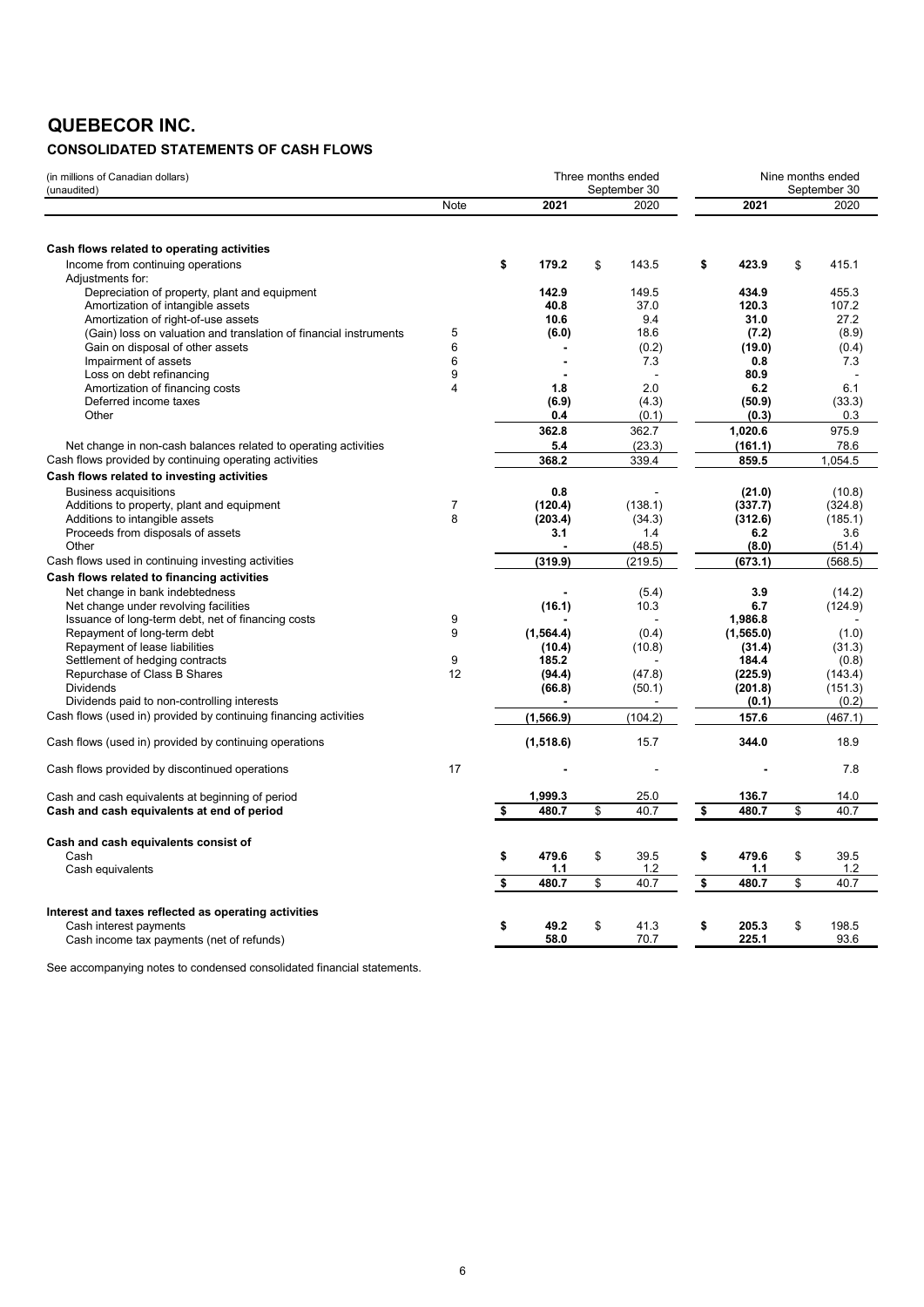## **QUEBECOR INC. CONSOLIDATED BALANCE SHEETS**

(in millions of Canadian dollars)

| (In millions of Ganagian gollars)<br>(unaudited)                                            |                | September 30         | December 31      |
|---------------------------------------------------------------------------------------------|----------------|----------------------|------------------|
|                                                                                             | Note           | 2021                 | 2020             |
|                                                                                             |                |                      |                  |
| <b>Assets</b>                                                                               |                |                      |                  |
| <b>Current assets</b>                                                                       |                |                      | 136.7            |
| Cash and cash equivalents<br>Restricted cash                                                | 7              | \$<br>480.7<br>202.3 | \$               |
| Accounts receivable                                                                         |                | 700.6                | 563.6            |
| Contract assets                                                                             |                | 153.3                | 174.9            |
| Income taxes                                                                                |                | 7.3                  | 4.9              |
| Inventories                                                                                 |                | 312.9                | 250.7            |
| Other current assets                                                                        |                | 134.2                | 113.0            |
|                                                                                             |                | 1,991.3              | 1,243.8          |
| <b>Non-current assets</b>                                                                   |                |                      |                  |
| Property, plant and equipment                                                               |                | 3,095.3              | 3,189.2          |
| Intangible assets                                                                           | 8              | 1,643.8              | 1,466.7          |
| Goodwill                                                                                    |                | 2,718.5              | 2,714.0          |
| Right-of-use assets<br>Derivative financial instruments                                     |                | 150.8<br>406.3       | 143.1<br>625.5   |
| Deferred income taxes                                                                       |                | 39.8                 | 45.5             |
| Other assets                                                                                |                | 488.2                | 433.8            |
|                                                                                             |                | 8,542.7              | 8,617.8          |
| <b>Total assets</b>                                                                         |                | 10,534.0<br>S        | \$<br>9,861.6    |
| <b>Liabilities and equity</b>                                                               |                |                      |                  |
|                                                                                             |                |                      |                  |
| <b>Current liabilities</b>                                                                  |                |                      |                  |
| <b>Bank indebtedness</b>                                                                    |                | 5.6<br>\$            | 1.7<br>\$        |
| Accounts payable, accrued charges and provisions                                            |                | 893.6                | 872.2            |
| Deferred revenue<br>Deferred subsidies                                                      | $\overline{7}$ | 301.7<br>202.3       | 307.5            |
| Income taxes                                                                                |                | 38.1                 | 70.0             |
| Current portion of long-term debt                                                           | 9              | 35.3                 | 28.5             |
| Current portion of lease liabilities                                                        |                | 36.4                 | 34.3             |
|                                                                                             |                | 1,513.0              | 1,314.2          |
| <b>Non-current liabilities</b>                                                              |                |                      |                  |
| Long-term debt                                                                              | 9              | 6,221.5              | 5,744.9          |
| Derivative financial instruments                                                            |                | 16.7                 | 28.4             |
| Convertible debentures                                                                      | 10             | 150.0                | 150.0            |
| Lease liabilities                                                                           |                | 145.2                | 139.0            |
| Deferred income taxes<br><b>Other liabilities</b>                                           |                | 844.7<br>270.2       | 848.2<br>422.8   |
|                                                                                             |                | 7,648.3              | 7,333.3          |
| <b>Equity</b>                                                                               |                |                      |                  |
| Capital stock                                                                               | 12             | 976.1                | 1,017.8          |
| Contributed surplus                                                                         |                | 17.4                 | 17.4             |
| Retained earnings                                                                           |                | 243.2                | 211.3            |
| Accumulated other comprehensive income (loss)<br><b>Equity attributable to shareholders</b> | 14             | 18.3                 | (133.9)          |
|                                                                                             |                | 1,255.0              | 1,112.6          |
| Non-controlling interests                                                                   |                | 117.7<br>1,372.7     | 101.5<br>1,214.1 |
| Contingencies                                                                               | 16             |                      |                  |
|                                                                                             |                |                      |                  |
| <b>Total liabilities and equity</b>                                                         |                | 10,534.0<br>\$       | \$<br>9,861.6    |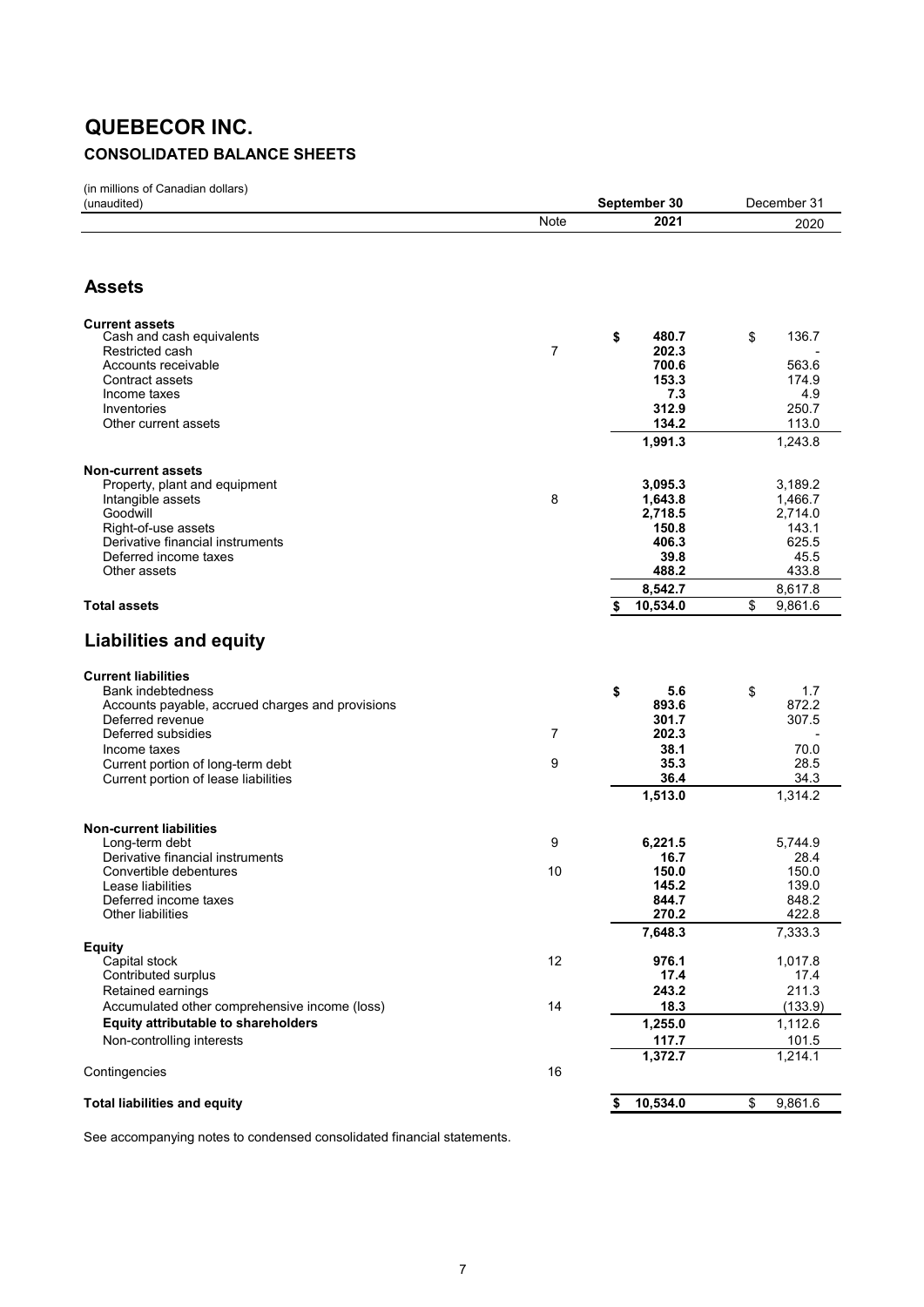For the three-month and nine-month periods ended September 30, 2021 and 2020 (tabular amounts in millions of Canadian dollars, except for per share data and option data) (unaudited)

Quebecor Inc. ("Quebecor" or the "Corporation") is incorporated under the laws of Québec. The Corporation's head office and registered office is located at 612 rue Saint-Jacques, Montréal (Québec), Canada. Quebecor is a holding corporation with a 100% interest in Quebecor Media Inc. ("Quebecor Media"). Unless the context otherwise requires, Quebecor or the Corporation refers to Quebecor Inc. and its subsidiaries and Quebecor Media refers to Quebecor Media Inc. and its subsidiaries.

The Corporation operates, through its subsidiaries, in the following industry segments: Telecommunications, Media, and Sports and Entertainment. The Telecommunications segment offers Internet access, television distribution, mobile and wireline telephony, business solutions and over-the-top video services in Canada. The operations of the Media segment in Québec include the operation of an over-the-air television network and specialty television services, the operation of soundstage and equipment leasing and post-production services for the film and television industries, the printing, publishing and distribution of daily newspapers, the operation of news and entertainment digital platforms and a music streaming service, the publishing and distribution of magazines, the production and distribution of audiovisual content, and the operation of an out-of-home advertising business. The activities of the Sports and Entertainment segment in Québec encompass the operation and management of the Videotron Centre in Québec City, show production, sporting and cultural events management, the publishing and distribution of books, the distribution and production of music, and the operation of two Quebec Major Junior Hockey League teams.

#### COVID-19 pandemic

The COVID-19 pandemic has had a significant impact on the economic environment in Canada and around the world. In order to limit the spread of the virus, the Québec government has imposed a number of restrictions and special preventive measures since the beginning of this health crisis, including the suspension of some business activities. The Québec government has gradually implemented a new reopening plan since May 2021 and has imposed the use of a vaccination passport starting September 1, 2021, required to be admitted to certain locations or to participate in certain non-essential activities. Since March 2020, this health crisis has curtailed the operations of many of Quebecor's business partners and has led to a significant slowdown in some of the Corporation's segments. Among other impacts, the restrictions and preventive measures imposed by the Québec government caused a reduction in volume at Videotron Ltd.'s ("Videotron") retail outlets; a reduction in advertising revenues, a decrease in sports events broadcast by the TVA Sports specialty channel in 2020 and a reduction in film and audiovisual content activity in the Media segment; and the cancellation of most shows and events in the Sports and Entertainment segment. Despite the constraints created by this pandemic, Quebecor has provided essential telecommunications and news services during this health crisis, while safeguarding the health and safety of the public and its employees. Due to the decrease in their revenues, most of the business units in the Media segment and Sports and Entertainment segment have qualified for the Canadian Emergency Wage Subsidy and subsidies totalling \$9.4 million were recorded in the nine-month period ended September 30, 2021, as a reduction in employee costs (\$14.4 million and \$43.9 million in the respective three-month and nine-month periods ended September 30, 2020). Given the uncertainty about the future evolution of the pandemic, including any new major wave, the full impact of the health crisis cannot be determined with certainty.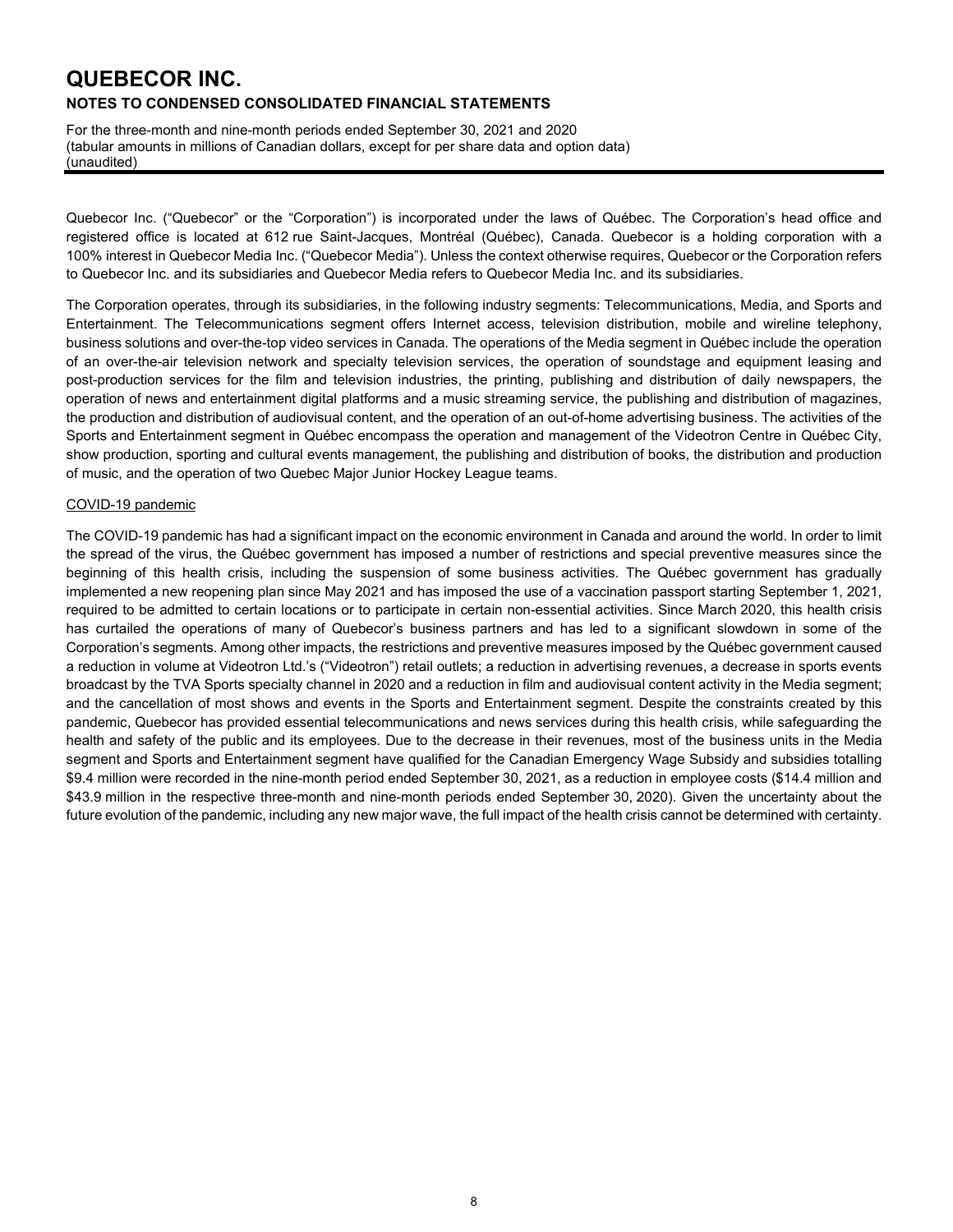For the three-month and nine-month periods ended September 30, 2021 and 2020 (tabular amounts in millions of Canadian dollars, except for per share data and option data) (unaudited)

#### **1. BASIS OF PRESENTATION**

These consolidated financial statements have been prepared in accordance with International Financial Reporting Standards ("IFRS") as issued by the International Accounting Standards Board ("IASB"), except that they do not include all disclosures required under IFRS for annual consolidated financial statements. In particular, these consolidated financial statements were prepared in accordance with IAS 34, *Interim Financial Reporting*, and, accordingly, they are condensed consolidated financial statements. These condensed consolidated financial statements should be read in conjunction with the Corporation's 2020 annual consolidated financial statements, which contain a description of the accounting policies used in the preparation of these condensed consolidated financial statements.

These condensed consolidated financial statements were approved for issue by the Board of Directors of Quebecor on November 3, 2021.

Comparative figures for previous periods have been restated to conform to the presentation adopted for the three-month and nine-month periods ended September 30, 2021.

#### **2. REVENUES**

|                          |               | Three months ended<br>September 30 |               | Nine months ended<br>September 30 |         |
|--------------------------|---------------|------------------------------------|---------------|-----------------------------------|---------|
|                          | 2021          | 2020                               | 2021          |                                   | 2020    |
| Telecommunications:      |               |                                    |               |                                   |         |
| Internet                 | \$<br>301.4   | \$<br>285.5                        | \$<br>899.8   | \$                                | 839.1   |
| Television               | 207.8         | 222.7                              | 632.3         |                                   | 683.6   |
| Mobile telephony         | 181.8         | 168.4                              | 527.1         |                                   | 488.3   |
| Wireline telephony       | 79.4          | 85.4                               | 240.8         |                                   | 255.1   |
| Mobile equipment sales   | 72.0          | 80.2                               | 195.5         |                                   | 179.8   |
| Wireline equipment sales | 51.3          | 50.3                               | 148.2         |                                   | 100.7   |
| Other                    | 45.8          | 45.4                               | 138.2         |                                   | 135.1   |
| Media:                   |               |                                    |               |                                   |         |
| Advertising              | 75.9          | 66.9                               | 250.4         |                                   | 198.8   |
| Subscription             | 51.8          | 49.9                               | 152.0         |                                   | 149.6   |
| Other                    | 62.9          | 40.4                               | 161.2         |                                   | 116.3   |
| Sports and Entertainment | 49.1          | 48.5                               | 113.8         |                                   | 109.2   |
| Inter-segments           | (31.0)        | (31.9)                             | (88.8)        |                                   | (84.6)  |
|                          | \$<br>1,148.2 | \$<br>1,111.7                      | \$<br>3,370.5 | \$                                | 3,171.0 |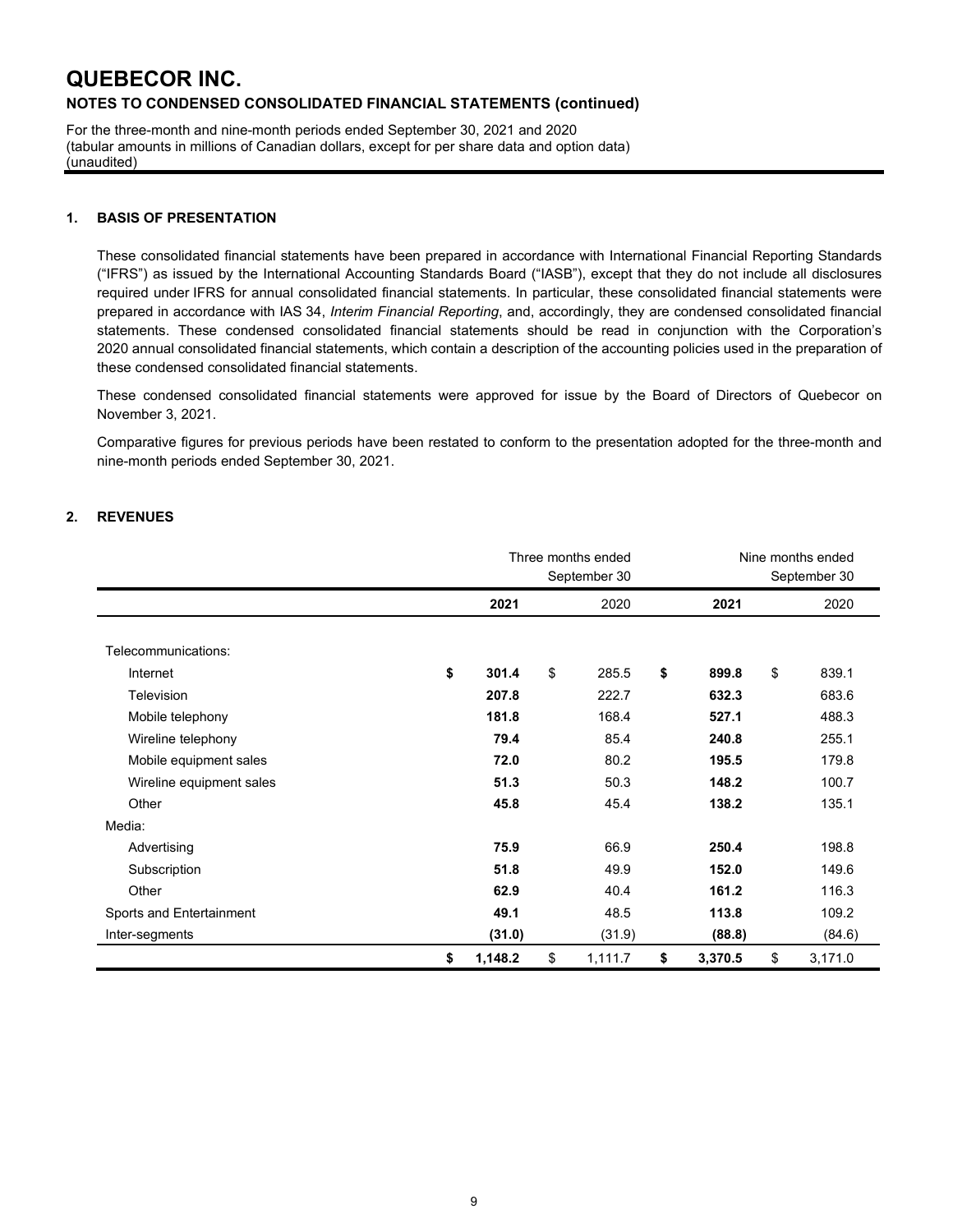For the three-month and nine-month periods ended September 30, 2021 and 2020 (tabular amounts in millions of Canadian dollars, except for per share data and option data) (unaudited)

#### **3. EMPLOYEE COSTS AND PURCHASE OF GOODS AND SERVICES**

|                                                                                           |             | Three months ended<br>September 30 |               | Nine months ended<br>September 30 |
|-------------------------------------------------------------------------------------------|-------------|------------------------------------|---------------|-----------------------------------|
|                                                                                           | 2021        | 2020                               | 2021          | 2020                              |
| Employee costs                                                                            | \$<br>211.3 | \$<br>202.4                        | \$<br>655.0   | \$<br>621.0                       |
| Less employee costs capitalized to property, plant and<br>equipment and intangible assets | (39.2)      | (45.9)                             | (137.0)       | (149.8)                           |
|                                                                                           | 172.1       | 156.5                              | 518.0         | 471.2                             |
| Purchase of goods and services:                                                           |             |                                    |               |                                   |
| Royalties, rights and creation costs <sup>1</sup>                                         | 171.1       | 158.0                              | 548.9         | 495.2                             |
| Cost of products sold                                                                     | 130.0       | 143.5                              | 362.2         | 331.5                             |
| Service contracts                                                                         | 46.8        | 54.1                               | 151.1         | 141.2                             |
| Marketing, circulation and distribution expenses                                          | 20.4        | 20.8                               | 60.9          | 54.1                              |
| Other                                                                                     | 87.5        | 65.4                               | 255.0         | 252.0                             |
|                                                                                           | 455.8       | 441.8                              | 1,378.1       | 1,274.0                           |
|                                                                                           | \$<br>627.9 | \$<br>598.3                        | \$<br>1,896.1 | \$<br>1,745.2                     |

<sup>1</sup> In 2021, the Corporation reviewed the allocation of the value of the rights attached to the various components of its contract for the National Hockey League ("NHL") games to better reflect the economic benefits arising from them. In addition, the beginning of the 2020/2021 season was postponed from 2020 to 2021 and the season was also shortened. These changes had the effect of altering the timing of recognition in income of the NHL content rights. The cost of NHL rights therefore has increased by \$13.3 million for the nine-month period ended September 30, 2021 as compared to 2020.

### **4. FINANCIAL EXPENSES**

|                                                |            | Three months ended<br>September 30 |             | Nine months ended<br>September 30 |
|------------------------------------------------|------------|------------------------------------|-------------|-----------------------------------|
|                                                | 2021       | 2020                               | 2021        | 2020                              |
| Interest on long-term debt and on debentures   | \$<br>75.2 | \$<br>75.9                         | \$<br>237.9 | \$<br>229.3                       |
| Amortization of financing costs                | 1.8        | 2.0                                | 6.2         | 6.1                               |
| Interest on lease liabilities                  | 2.1        | 1.9                                | 6.4         | 5.7                               |
| Interest on net defined benefit liability      | 2.2        | 1.9                                | 6.6         | 5.8                               |
| Loss (gain) on foreign currency translation on |            |                                    |             |                                   |
| short-term monetary items                      | 2.7        | (1.6)                              | (0.7)       | 1.4                               |
| Other                                          | (0.2)      |                                    | (2.5)       | 0.8                               |
|                                                | \$<br>83.8 | \$<br>80.1                         | \$<br>253.9 | \$<br>249.1                       |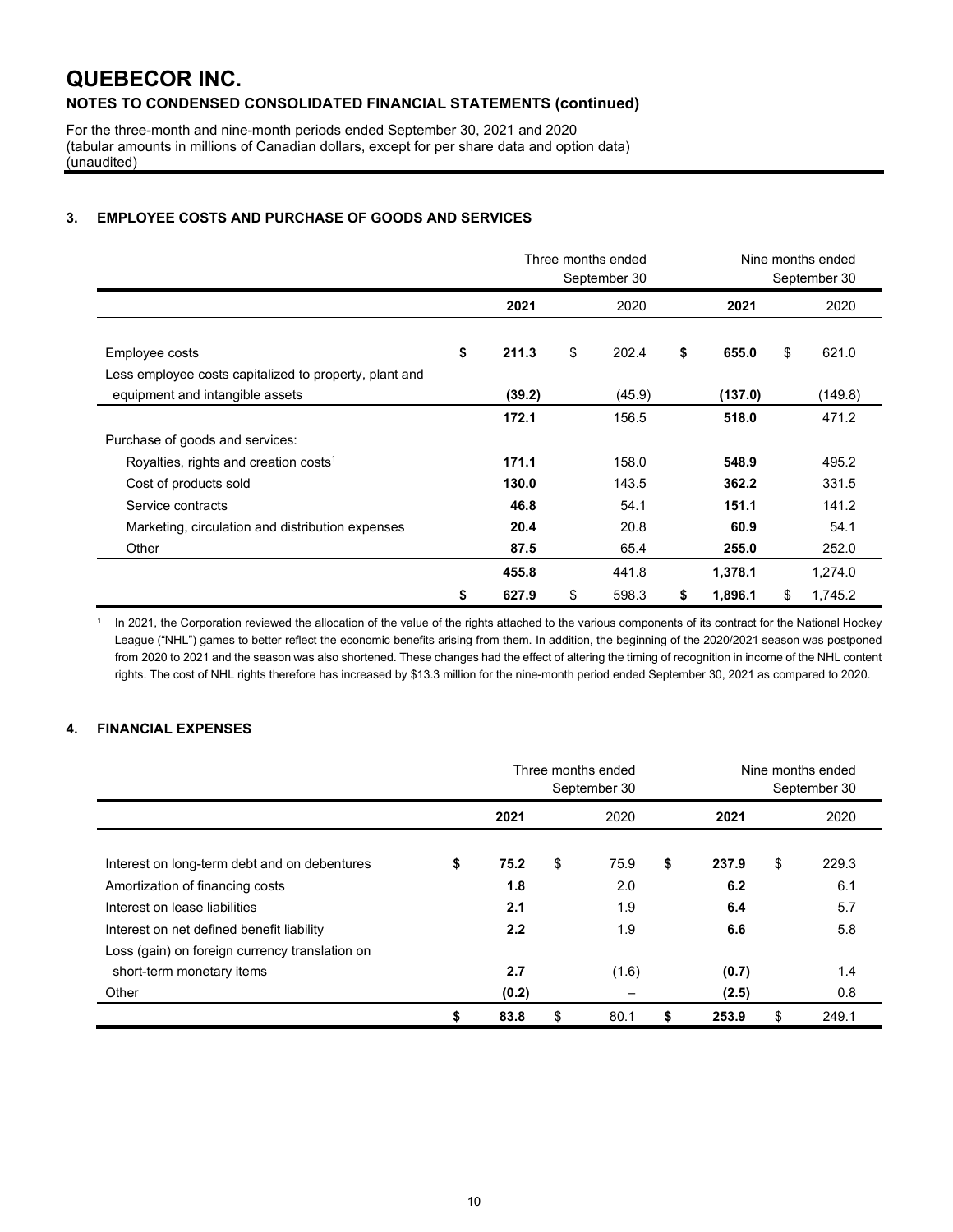For the three-month and nine-month periods ended September 30, 2021 and 2020 (tabular amounts in millions of Canadian dollars, except for per share data and option data) (unaudited)

#### **5. (GAIN) LOSS ON VALUATION AND TRANSLATION OF FINANCIAL INSTRUMENTS**

|                                                                          | Three months ended<br>September 30 |    |      |    |       | Nine months ended<br>September 30 |       |  |  |
|--------------------------------------------------------------------------|------------------------------------|----|------|----|-------|-----------------------------------|-------|--|--|
|                                                                          | 2021                               |    | 2020 |    | 2021  |                                   | 2020  |  |  |
| (Gain) loss on embedded derivatives related to<br>convertible debentures | \$<br>(5.8)                        | \$ | 17.8 | \$ | (7.6) | \$                                | (9.4) |  |  |
| Other                                                                    | (0.2)                              |    | 0.8  |    | 0.4   |                                   | 0.5   |  |  |
|                                                                          | \$<br>(6.0)                        | \$ | 18.6 | S  | (7.2) | S                                 | (8.9) |  |  |

#### **6. RESTRUCTURING OF OPERATIONS AND OTHER ITEMS**

During the respective three-month and nine-month periods ended September 30, 2021, charges of \$12.4 million and \$17.8 million were recorded in connection with cost reduction initiatives in the Corporation's various segments (\$11.8 million and \$26.2 million in 2020), while an impairment charge on assets of \$0.8 million was also recorded in the nine-month period ended September 30, 2021 (\$7.3 million in the three-month and nine-month periods ended September 30, 2020).

On April 1, 2021, Alithya Group Inc. ("Alithya"), a strategy and digital transformation leader, acquired the firm R3D Conseil inc., of which Quebecor was one of the main shareholders. As a result of this transaction, the Corporation now holds 11.9% of Alithya's share capital and 6.7% of voting rights related to the issued and outstanding shares of Alithya, and a corresponding gain on disposal of \$19.6 million was recorded in the second quarter of 2021. This transaction also included purchase commitments from Quebecor for Alithya's services totalling approximately \$360.0 million as part of a 10-year commercial agreement.

In addition, during the nine-month period ended September 30, 2021, the Corporation also recorded a gain related to other items of \$2.7 million (\$0.2 million and \$0.4 million in the respective three-month and nine-month periods ended September 30, 2020).

#### **7. RESTRICTED CASH AND DEFERRED SUBSIDIES**

On March 22, 2021, Videotron and the Québec government, jointly with the Canadian Government, signed agreements to support the achievement of the government's targets for the roll-out of high-speed Internet services in various regions of Québec. Under these agreements, Videotron will extend its high-speed Internet network to connect approximately 37,000 additional households and the government has committed to provide financial assistance in the amount of approximately \$258.0 million, which will be fully invested in Videotron's network extension. In accordance with the terms of the agreements, an amount of \$216.2 million received in advance from the government in March 2021 was classified as restricted cash with a corresponding amount recorded as deferred subsidies in the consolidated balance sheet. During the respective three-month and nine-month periods ended September 30, 2021, \$4.0 million and \$13.9 million of these deferred subsidies were recognized in reduction of the additions to property, plant and equipment, upon the realization of the required investments.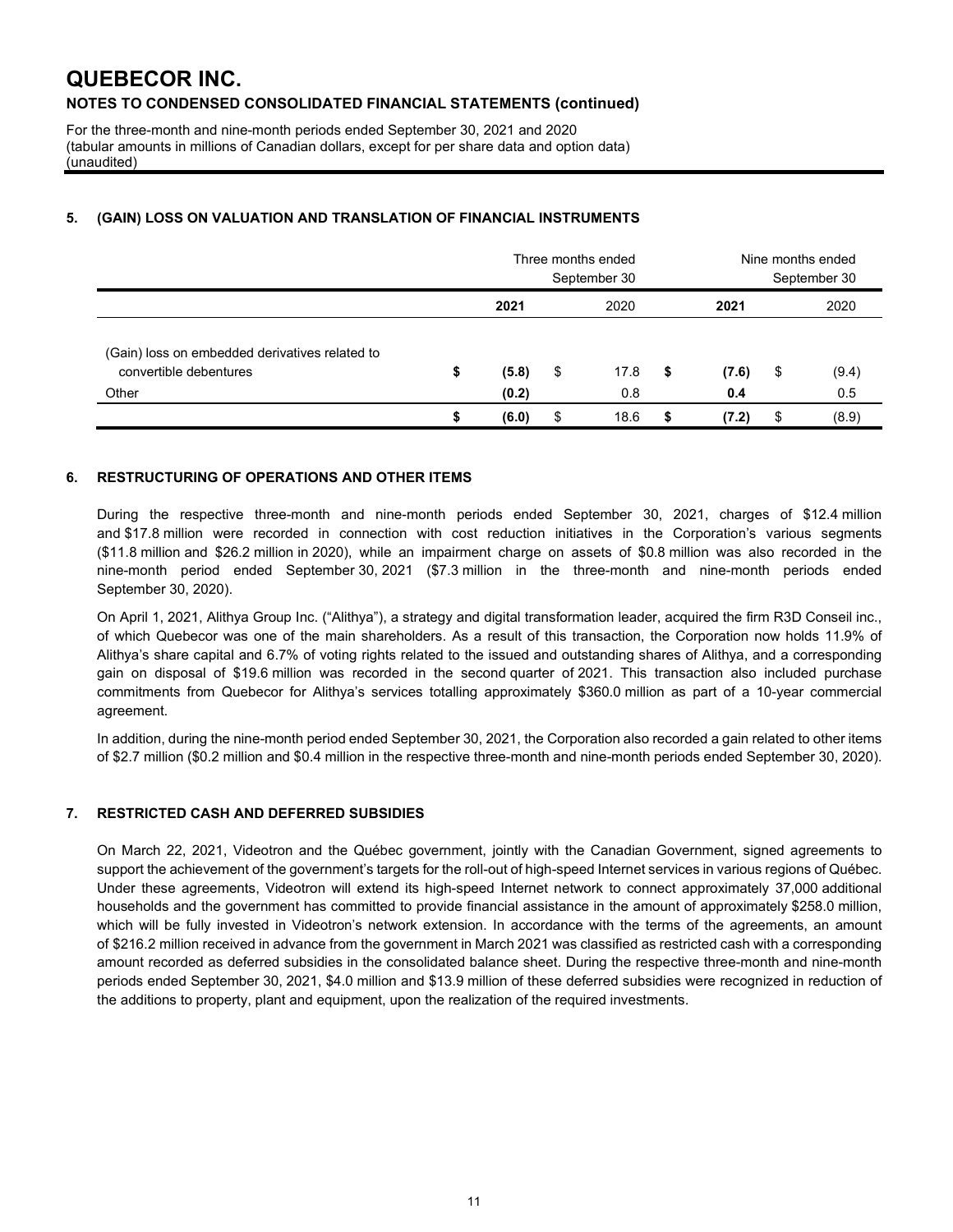For the three-month and nine-month periods ended September 30, 2021 and 2020 (tabular amounts in millions of Canadian dollars, except for per share data and option data) (unaudited)

#### **8. SPECTRUM LICENCES**

On July 29, 2021, Quebecor announced an investment of nearly \$830.0 million in the acquisition by Videotron of 294 blocks of spectrum in the 3500 MHz band across the country. More than half of the investment is concentrated in four Canadian provinces outside Québec: southern and eastern Ontario, Manitoba, Alberta and British Columbia. Videotron made an initial deposit of \$166.0 million in the third quarter of 2021 for the acquisition of these spectrum licences. Innovation, Science and Economic Development Canada ("ISED") had initially set October 4, 2021 as the date for payment of the balance. However, delivery of the licenses has been postponed to give ISED time to conduct technical consultations with respect to the 3500 MHz band. ISED has not yet determined the date on which the spectrum licences will be issued and delivered as well as the date the final payment of \$664.0 million will become due.

In late August 2021, two competitors launched legal proceedings in Federal Court contesting the awarding of licences in the 3500 MHZ band in Western Canada to Videotron. These cases are currently before the Court. On October 22, 2021, the Federal Court dismissed an application for an interlocutory injunction filed by a competitor to halt the granting of spectrum licences in Western Canada.

#### **9. LONG-TERM DEBT**

Components of long-term debt are as follows:

|                                                           | September 30, | December 31,<br>2020 |    |         |
|-----------------------------------------------------------|---------------|----------------------|----|---------|
| Total long-term debt                                      | \$            | 6,284.7              | \$ | 5,786.4 |
| Change in fair value related to hedged interest rate risk |               | 11.7                 |    | 16.8    |
| Financing costs, net of amortization                      |               | (39.6)               |    | (29.8)  |
|                                                           |               | 6,256.8              |    | 5,773.4 |
| Less current portion                                      |               | (35.3)               |    | (28.5)  |
|                                                           | ъ             | 6.221.5              | S  | 5.744.9 |

On January 22, 2021, Videotron issued \$650.0 million aggregate principal amount of Senior Notes bearing interest at 3.125% and maturing on January 15, 2031, for net proceeds of \$644.0 million, net of financing costs of \$6.0 million. The Senior Notes are unsecured and contain certain restrictions, including limitations on Videotron's ability to incur additional indebtedness, pay dividends and make other distributions. The Notes are guaranteed by specific subsidiaries of Videotron and are redeemable at the option of Videotron, in whole or in part, at a price based on a make-whole formula during the first five years of the term of the Notes and at a decreasing premium thereafter.

On June 3, 2021, Quebecor Media issued a redemption notice for its Senior Notes in aggregate principal amount of \$500.0 million, bearing interest at 6.625% and due January 15, 2023, at a redemption price of 107.934% of their principal amount. Videotron also issued a redemption notice for its Senior Notes in aggregate principal amount of US\$800.0 million, bearing interest at 5.000% and due July 15, 2022, at a redemption price of 104.002% of their principal amount. As a result, a net loss of \$80.9 million was recorded in the consolidated statement of income in the second quarter of 2021, including a gain of \$1.0 million previously recorded in other comprehensive income. In July 2021, the Senior Notes were redeemed and the related hedging contracts were unwound, for a total cash consideration of \$1,377.9 million, including the early redemption premium.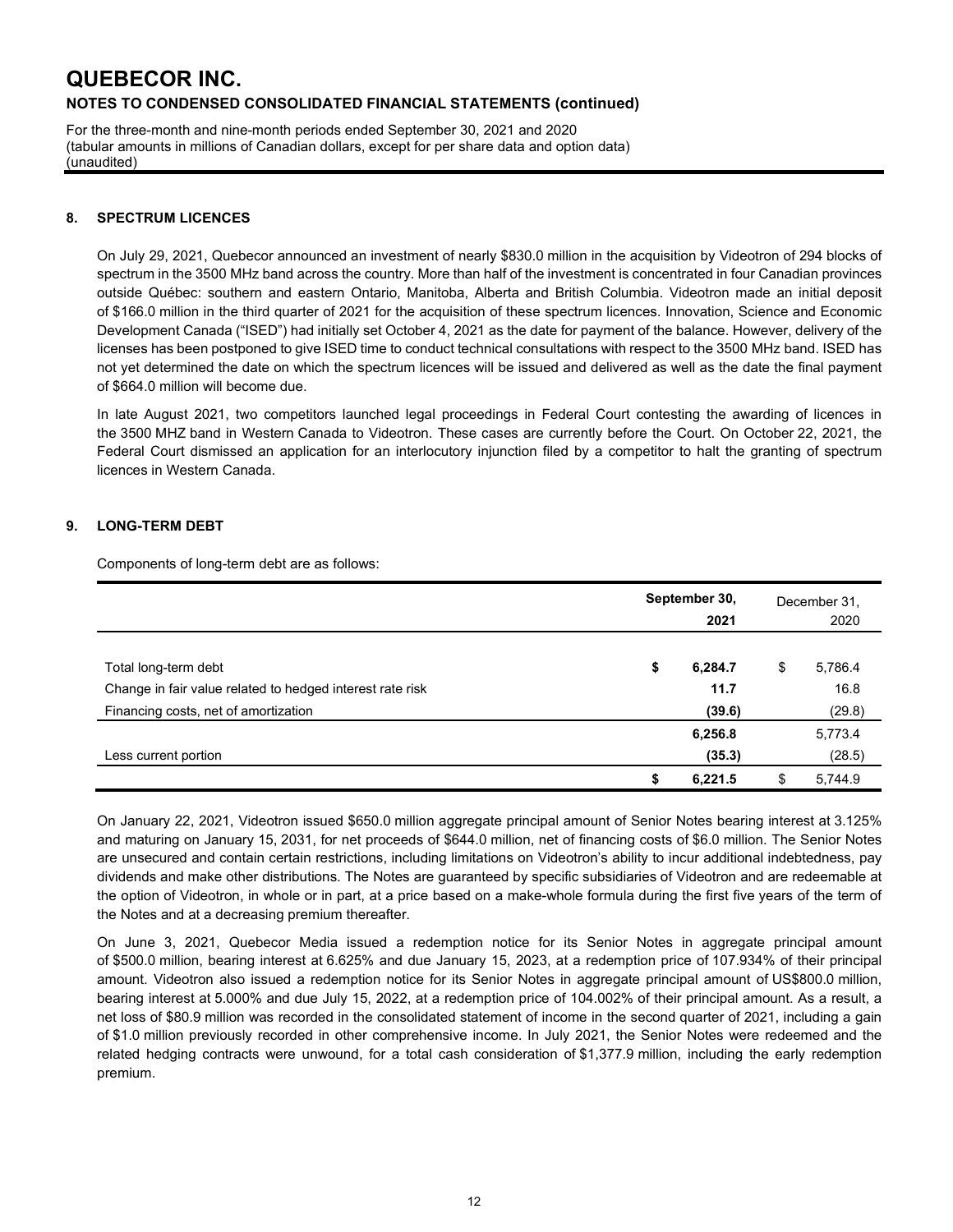For the three-month and nine-month periods ended September 30, 2021 and 2020 (tabular amounts in millions of Canadian dollars, except for per share data and option data) (unaudited)

#### **9. LONG-TERM DEBT (continued)**

On June 17, 2021, Videotron issued \$750.0 million aggregate principal amount of Senior Notes bearing interest at 3.625% and maturing on June 15, 2028, for net proceeds of \$743.2 million, net of financing costs of \$6.8 million. Videotron also issued US\$500.0 million aggregate principal amount of Senior Notes bearing interest at 3.625% and maturing on June 15, 2029, for net proceeds of \$599.6 million, net of financing costs of \$5.8 million. The Senior Notes are unsecured and contain certain restrictions, including limitations on Videotron's ability to incur additional indebtedness, pay dividends and make other distributions. The Notes are guaranteed by specific subsidiaries of Videotron and are redeemable at the option of Videotron, in whole or in part, at a price based on a make-whole formula during the first three years of the term of the Notes and at a decreasing premium thereafter. Videotron has fully hedged the foreign currency risk associated with the new Senior Notes denominated in U.S. dollars by using cross-currency swaps.

As of September 30, 2021, the carrying value of long-term debt denominated in U.S. dollars, excluding financing costs, was \$3,242.7 million (\$3,655.1 million as of December 31, 2020) while the net fair value of related hedging derivative instruments was in an asset position of \$388.4 million (\$605.1 million as of December 31, 2020).

#### **10. CONVERTIBLE DEBENTURES**

In accordance with the terms of the trust indenture governing the convertible debentures, the quarterly dividend declared on May 12, 2021, on Quebecor Class B Subordinate Voting Shares ("Class B Shares") triggered an adjustment to the floor price and ceiling price then in effect. Effective on May 27, 2021, the conversion features of the convertible debentures are subject to an adjusted floor price of approximately \$25.86 per share (that is, a maximum number of approximately 5,801,117 Class B Shares corresponding to a ratio of \$150.0 million to the adjusted floor price) and an adjusted ceiling price of approximately \$32.32 per share (that is, a minimum number of approximately 4,640,894 Class B Shares corresponding to a ratio of \$150.0 million to the adjusted ceiling price).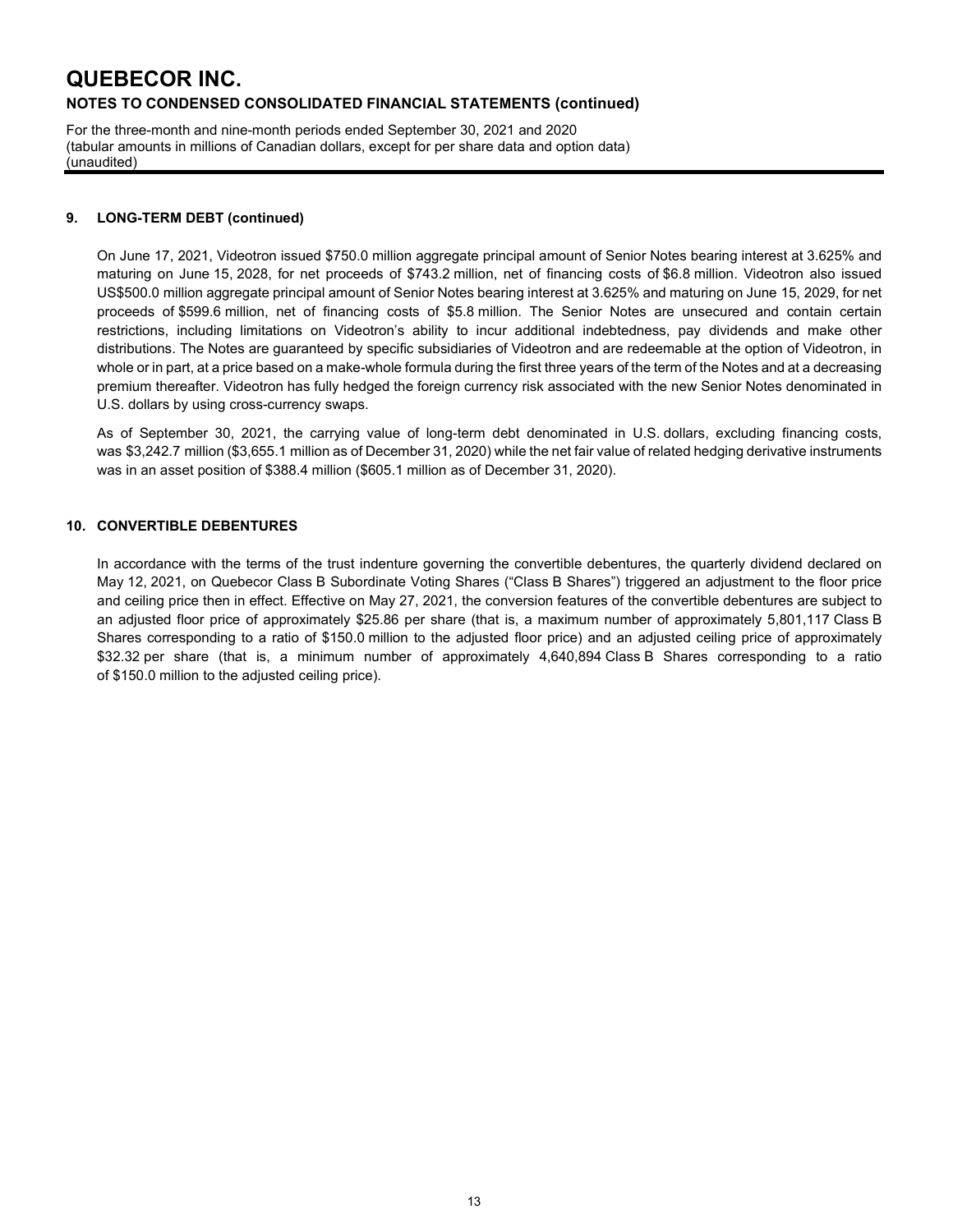For the three-month and nine-month periods ended September 30, 2021 and 2020 (tabular amounts in millions of Canadian dollars, except for per share data and option data) (unaudited)

### **11. EARNINGS PER SHARE ATTRIBUTABLE TO SHAREHOLDERS**

Basic earnings per share are calculated by dividing net income attributable to shareholders by the weighted average number of shares outstanding during the period. Diluted earnings per share are calculated by taking into account the potentially dilutive effect of stock options of the Corporation on the number of shares outstanding, the potentially dilutive effect of stock options of the Corporation's subsidiaries on net income attributable to shareholders, and the potentially dilutive effect of conversion of convertible debentures issued by the Corporation on net income attributable to shareholders and on the number of shares outstanding.

The following table sets forth the computation of basic and diluted earnings per share attributable to shareholders:

|                                                                                                                                                              |                      | Three months ended<br>September 30 |                      | Nine months ended<br>September 30 |
|--------------------------------------------------------------------------------------------------------------------------------------------------------------|----------------------|------------------------------------|----------------------|-----------------------------------|
|                                                                                                                                                              | 2021                 | 2020                               | 2021                 | 2020                              |
| Income from continuing operations attributable to<br>shareholders<br>Impact of assumed conversion of convertible debentures                                  | \$<br>173.1          | \$<br>140.9                        | \$<br>417.9          | \$<br>413.6                       |
| of the Corporation and of stock options of subsidiaries                                                                                                      | (4.7)                | (0.1)                              | (4.3)                | (6.3)                             |
| Income from continuing operations attributable to<br>shareholders, adjusted for dilution effect                                                              | \$<br>168.4          | \$<br>140.8                        | \$<br>413.6          | \$<br>407.3                       |
| Net income attributable to shareholders<br>Impact of assumed conversion of convertible debentures<br>of the Corporation and of stock options of subsidiaries | \$<br>173.1<br>(4.7) | \$<br>140.9<br>(0.1)               | \$<br>417.9<br>(4.3) | \$<br>447.4<br>(6.3)              |
| Net income attributable to shareholders, adjusted<br>for dilution effect                                                                                     | \$<br>168.4          | \$<br>140.8                        | \$<br>413.6          | \$<br>441.1                       |
| Weighted average number of shares outstanding<br>(in millions)<br>Potentially dilutive effect of convertible debentures of                                   | 242.7                | 250.5                              | 244.8                | 252.4                             |
| the Corporation and of stock options of the Corporation<br>(in millions)                                                                                     | 4.8                  | 0.2                                | 4.8                  | 5.8                               |
| Weighted average number of diluted shares<br>outstanding (in millions)                                                                                       | 247.5                | 250.7                              | 249.6                | 258.2                             |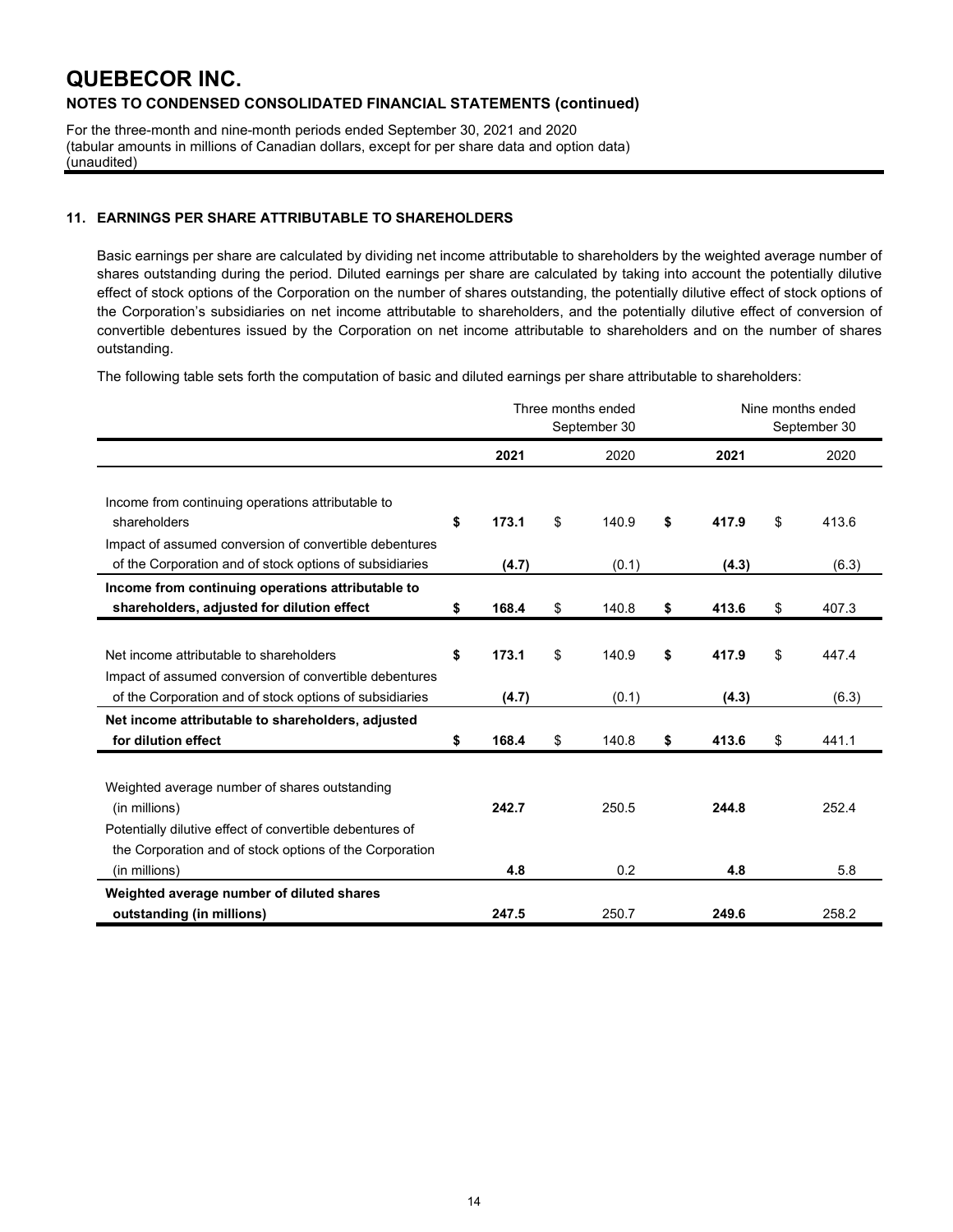For the three-month and nine-month periods ended September 30, 2021 and 2020 (tabular amounts in millions of Canadian dollars, except for per share data and option data) (unaudited)

#### **12. CAPITAL STOCK**

#### **(a) Authorized capital stock**

An unlimited number of Class A Multiple Voting Shares ("Class A Shares") with voting rights of 10 votes per share convertible at any time into Class B Shares on a one-for-one basis.

An unlimited number of Class B Shares convertible into Class A Shares on a one-for-one basis, only if a takeover bid for Class A Shares is made to holders of Class A Shares without being made concurrently and under the same terms to holders of Class B Shares, for the sole purpose of allowing the holders of Class B Shares to accept the offer and subject to certain other stated conditions provided in the articles, including acceptance of the offer by the majority holder.

Holders of Class B Shares are entitled to elect 25% of the Board of Directors of Quebecor. Holders of Class A Shares may elect the other members of the Board of Directors.

#### **(b) Issued and outstanding capital stock**

|                                              |            | <b>Class A Shares</b> |        | <b>Class B Shares</b> |   |         |  |  |
|----------------------------------------------|------------|-----------------------|--------|-----------------------|---|---------|--|--|
|                                              | Number     |                       | Amount | Number                |   |         |  |  |
|                                              |            |                       |        |                       |   |         |  |  |
| Balance as of December 31, 2020              | 77,039,834 | \$                    | 8.6    | 171.132.357           | S | 1.009.2 |  |  |
| Class A Shares converted into Class B Shares | (55,800)   |                       |        | 55.800                |   |         |  |  |
| Shares purchased and cancelled               | -          |                       | —      | (7,064,650)           |   | (41.7)  |  |  |
| Balance as of September 30, 2021             | 76,984,034 |                       | 8.6    | 164,123,507           |   | 967.5   |  |  |

On August 4, 2021, the Corporation filed a normal course issuer bid for a maximum of 1,000,000 Class A Shares representing approximately 1.3% of issued and outstanding Class A Shares, and for a maximum of 6,000,000 Class B Shares representing approximately 3.6% of issued and outstanding Class B Shares as of July 30, 2021. The purchases can be made from August 15, 2021 to August 14, 2022, at prevailing market prices on the open market through the facilities of the Toronto Stock Exchange or other alternative trading systems. All shares purchased under the bid will be cancelled.

During the nine-month period ended September 30, 2021, the Corporation purchased and cancelled 7,064,650 Class B Shares for a total cash consideration of \$225.9 million (4,695,800 Class B Shares for a total cash consideration of \$143.4 million in 2020). The excess of \$184.2 million of the purchase price over the carrying value of Class B Shares repurchased was recorded in reduction of retained earnings (\$115.7 million in 2020).

On November 3, 2021, the Board of Directors of the Corporation declared a dividend of \$0.275 per share on Class A Shares and Class B Shares, or approximately \$66.3 million, payable on December 14, 2021, to shareholders of record at the close of business on November 19, 2021.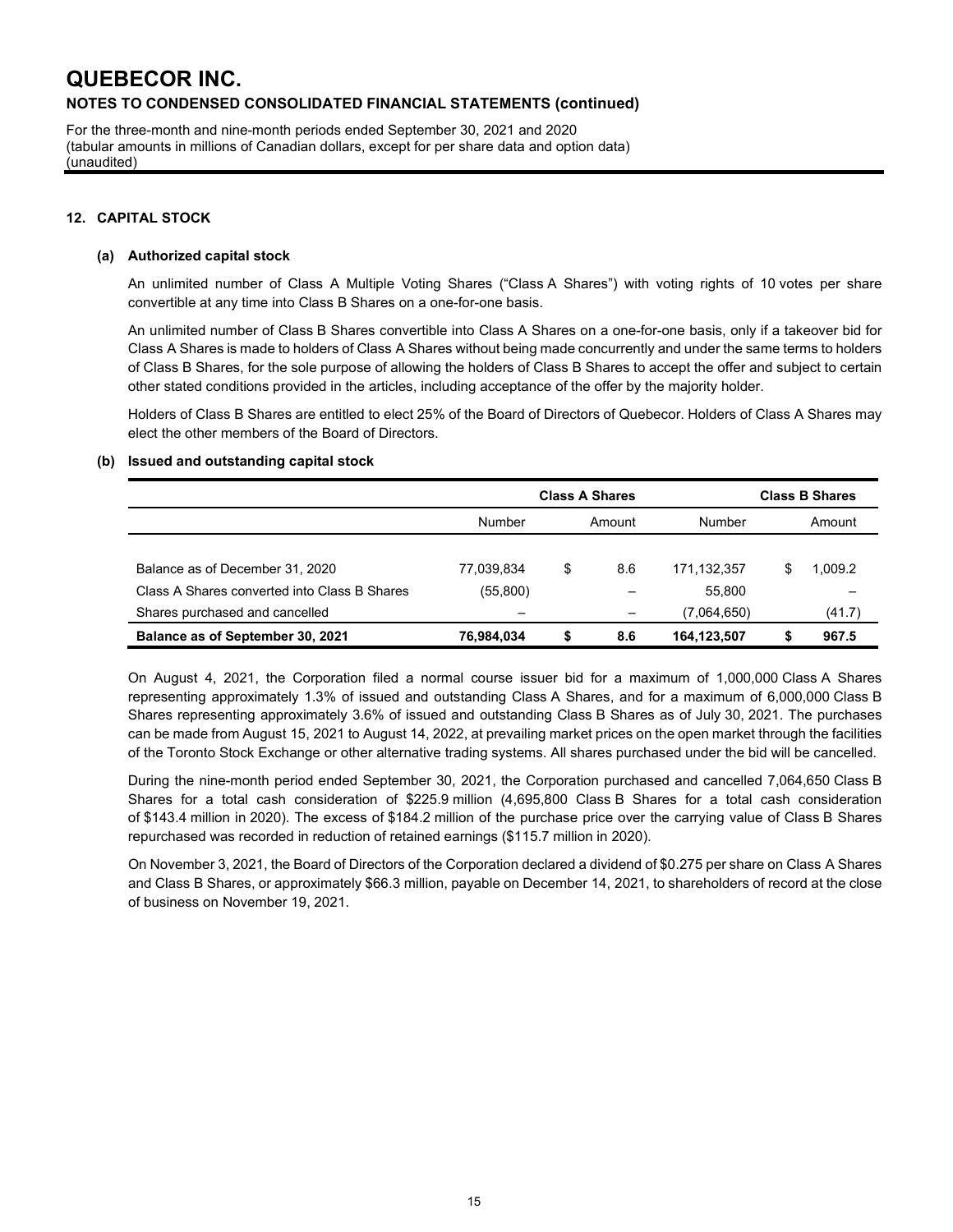For the three-month and nine-month periods ended September 30, 2021 and 2020 (tabular amounts in millions of Canadian dollars, except for per share data and option data) (unaudited)

#### **13. STOCK-BASED COMPENSATION PLANS**

#### **Stock option plans**

The following table provides details of changes to outstanding options in the principal stock-based compensation plans in which management of the Corporation and its subsidiaries participate, for the nine-month period ended September 30, 2021:

|                                         | <b>Outstanding options</b> |    |                     |  |  |  |
|-----------------------------------------|----------------------------|----|---------------------|--|--|--|
|                                         |                            |    | Weighted<br>average |  |  |  |
|                                         | <b>Number</b>              |    | exercise price      |  |  |  |
|                                         |                            |    |                     |  |  |  |
| Quebecor                                |                            |    |                     |  |  |  |
| As of December 31, 2020                 | 3,630,959                  | \$ | 30.57               |  |  |  |
| Granted                                 | 100,000                    |    | 31.49               |  |  |  |
| Cancelled                               | (675, 316)                 |    | 30.44               |  |  |  |
| As of September 30, 2021                | 3,055,643                  | \$ | 30.63               |  |  |  |
| Vested options as of September 30, 2021 |                            | \$ |                     |  |  |  |
|                                         |                            |    |                     |  |  |  |
| Quebecor Media                          |                            |    |                     |  |  |  |
| As of December 31, 2020                 | 47,950                     | \$ | 65.96               |  |  |  |
| Exercised                               | (47, 950)                  |    | 65.96               |  |  |  |
| As of September 30, 2021                |                            | \$ |                     |  |  |  |
|                                         |                            |    |                     |  |  |  |
| TVA Group Inc.                          |                            |    |                     |  |  |  |
| As of December 31, 2020                 | 795,000                    | \$ | 2.06                |  |  |  |
| Cancelled                               | (105, 497)                 |    | 2.43                |  |  |  |
| As of September 30, 2021                | 689,503                    | \$ | 2.00                |  |  |  |
| Vested options as of September 30, 2021 | 25,000                     | \$ | 6.85                |  |  |  |

During the three-month period ended September 30, 2021, 32,650 stock options of Quebecor Media were exercised for a cash consideration of \$2.2 million (5,000 stock options for \$0.2 million in 2020). During the nine-month period ended September 30, 2021, 47,950 stock options of Quebecor Media were exercised for a cash consideration of \$3.2 million (77,500 stock options for \$4.5 million in 2020).

#### Deferred share unit and performance share unit plans

The deferred share unit ("DSU") is based either on Quebecor Class B Shares or on TVA Group Inc. Class B Non-Voting Shares ("TVA Group Class B Shares"). The DSUs vest over six years and will be redeemed for cash only upon the participant's retirement or termination of employment, as the case may be. DSUs entitle the holders to receive additional units when dividends are paid on Quebecor Class B Shares or TVA Group Class B Shares. As of September 30, 2021, 133,984 DSUs based on Quebecor Class B Shares and 163,839 DSUs based on TVA Group Class B Shares were outstanding under these plans (148,785 and 204,598, respectively, as of December 31, 2020). During the first quarter of 2020, a cash consideration of \$4.8 million was paid relating to a performance share unit plan terminated in 2020.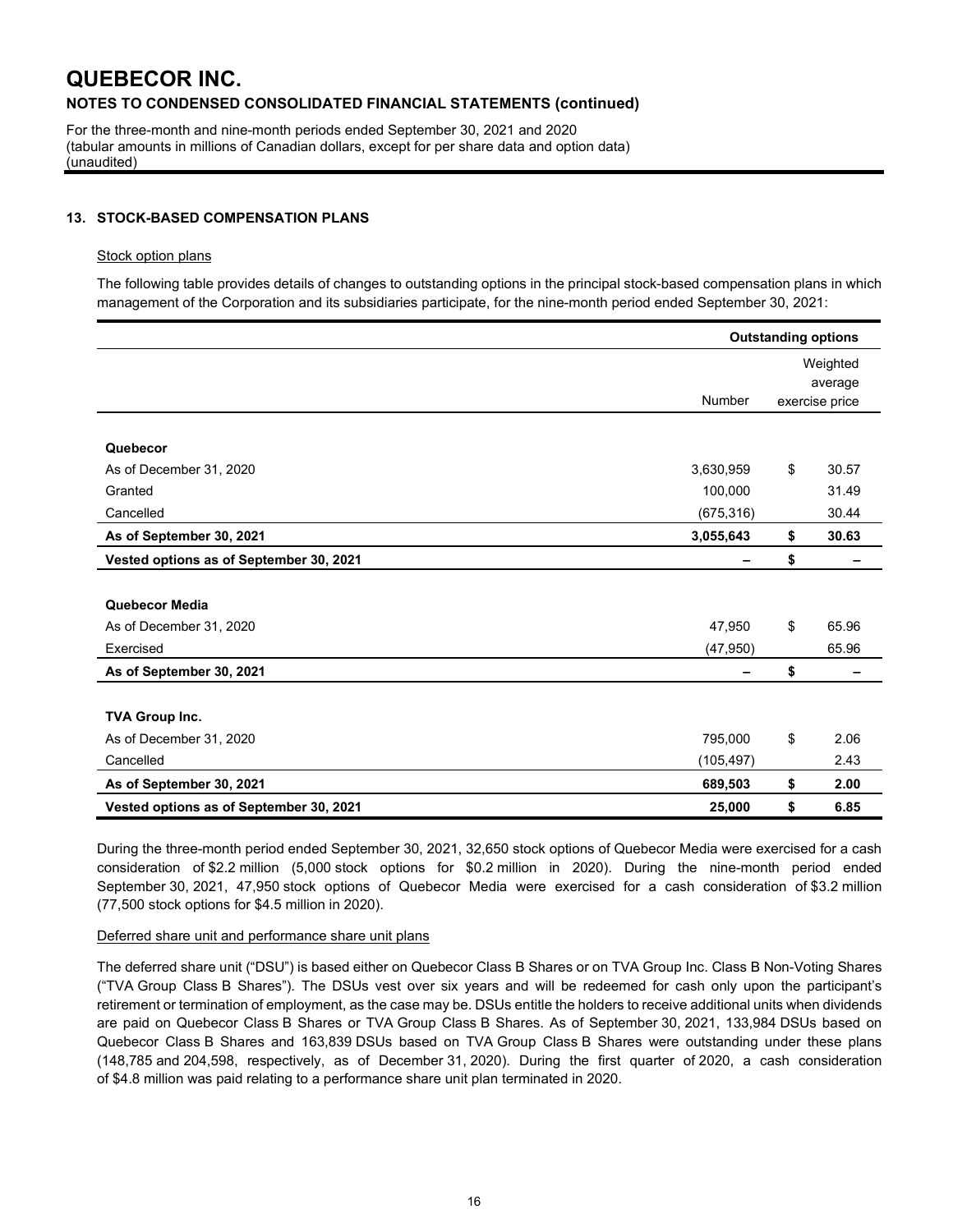For the three-month and nine-month periods ended September 30, 2021 and 2020 (tabular amounts in millions of Canadian dollars, except for per share data and option data) (unaudited)

#### **13. STOCK-BASED COMPENSATION PLANS (continued)**

#### Stock-based compensation expense

For the three-month period ended September 30, 2021, a reversal of the charge related to all stock-based compensation plans was recorded in the amount of \$1.2 million (a charge of \$5.2 million in 2020). For the nine-month period ended September 30, 2021, a charge related to all stock-based compensation plans was recorded in the amount of \$0.5 million (\$3.6 million in 2020).

#### **14. ACCUMULATED OTHER COMPREHENSIVE (LOSS) INCOME ATTRIBUTABLE TO SHAREHOLDERS**

|                                                                       | Cash flow<br>hedges $1$ |                |    | <b>Defined</b><br>benefit<br>plans <sup>2</sup> | <b>Equity</b><br>investment | Total                  |
|-----------------------------------------------------------------------|-------------------------|----------------|----|-------------------------------------------------|-----------------------------|------------------------|
| Balance as of December 31, 2019<br>Other comprehensive income (loss)  | \$                      | 40.3<br>16.4   | \$ | (104.4)<br>(59.7)                               | \$                          | \$<br>(64.1)<br>(43.3) |
| Balance as of September 30, 2020<br>Other comprehensive (loss) income |                         | 56.7<br>(27.1) |    | (164.1)<br>0.6                                  |                             | (107.4)<br>(26.5)      |
| Balance as of December 31, 2020<br>Other comprehensive income         |                         | 29.6<br>12.1   |    | (163.5)<br>138.0                                | 2.1                         | (133.9)<br>152.2       |
| Balance as of September 30, 2021                                      | \$                      | 41.7           |    | (25.5)                                          | \$<br>2.1                   | \$<br>18.3             |

<sup>1</sup> No significant amount is expected to be reclassified in income over the next 12 months in connection with derivatives designated as cash flow hedges. The balance is expected to reverse over a 7 3/4-year period.

<sup>2</sup> The re-measurement gain in the consolidated statement of comprehensive income for the nine-month period ended September 30, 2021 is mainly due to an increase in the discount rate since December 31, 2020.

#### **15. FAIR VALUE OF FINANCIAL INSTRUMENTS**

In accordance with IFRS 13, *Fair Value Measurement*, the Corporation considers the following fair value hierarchy which reflects the significance of the inputs used in measuring its financial instruments:

- Level 1: quoted prices (unadjusted) in active markets for identical assets or liabilities;
- Level 2: inputs other than quoted prices included in Level 1 that are observable for the asset or liability, either directly (i.e. as prices) or indirectly (i.e. derived from prices); and
- Level 3: inputs that are not based on observable market data (unobservable inputs).

The fair value of long-term debt and convertible debentures is estimated based on quoted market prices when available or on valuation models using Level 1 and Level 2 inputs. When the Corporation uses valuation models, the fair value is estimated using discounted cash flows using year-end market yields or the market value of similar instruments with the same maturity.